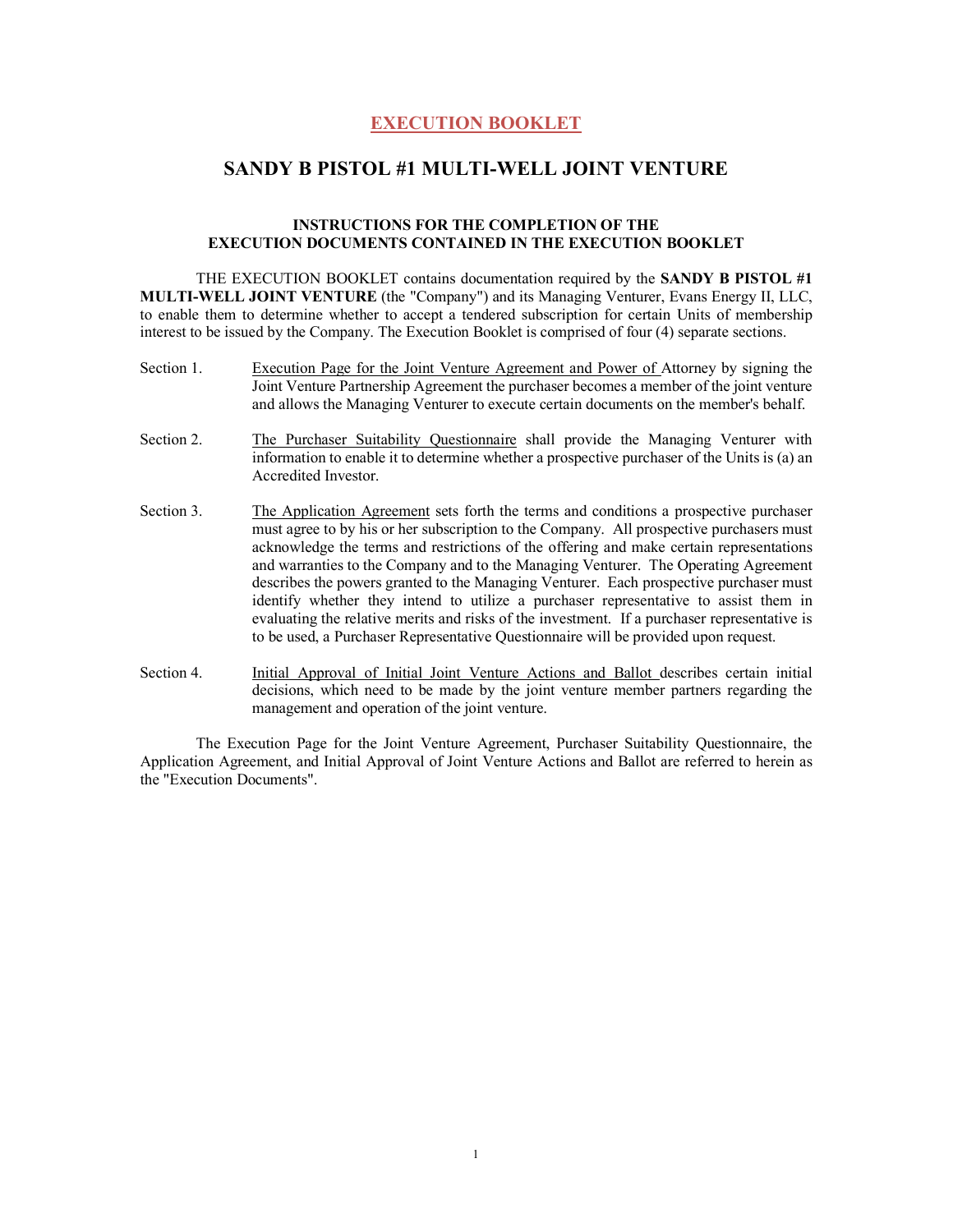## **SPECIFIC DIRECTIONS FOR COMPLETING THE EXECUTION DOCUMENTS**

To subscribe for the Units offered by the Company, each prospective purchaser is required to:

- 1. Execute the Joint Venture Partnership Agreement Execution Page and Power of Attorney before a notary.
- 2. Complete the Purchaser Suitability Questionnaire in its entirety, sign, and date the questionnaire on the last page.
- 3. Read and acknowledge all terms, conditions, and provisions of the Application Agreement and sign and date where indicated on the last page of the Application Agreement.
- 4. Read and mark your vote on the ballot for each proposition in the Initial Approval of Venture Activities.
- 5. Return in person, by delivery service, United States mail, or email PDF to the Managing Venturer at the address provided below, the original enclosed of:
	- a. Execution Page properly notarized and the Purchaser Questionnaire properly completed and executed;
	- b. **Two** copies of the completed and executed Application Agreement;
	- c. Completed and executed ballot: and
	- d. Payment in the amount of the Units purchased.
- 4. The completed and executed Execution Documents, and the checks, drafts, money orders, and wire transfers for payments of the Units purchased will not be deemed accepted until the Application Agreement is signed as accepted by Evans Energy II, LLC as Managing Venturer of the Company.

**Sandy B Pistol #1 Multi-Well Joint Venture C/o Evans Energy II, LLC, Managing Venturer Energy Square 4925 Greenville Ave, Ste. 1130 Dallas, TX 75206**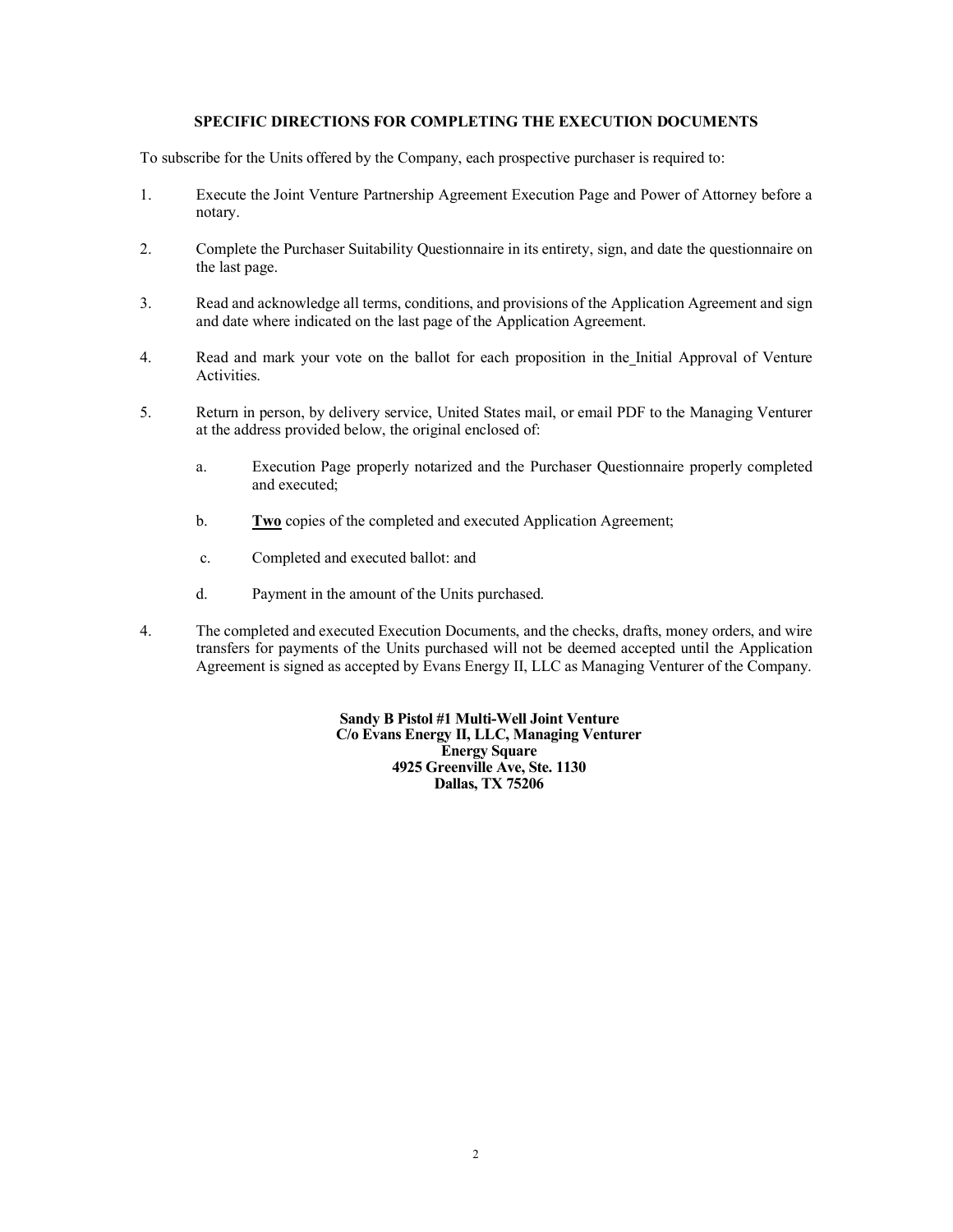#### **EXECUTION PAGE AND POWER OF ATTORNEY**

#### **JOINT VENTURE AGREEMENT**

#### **OF**

## **Sandy B Pistol #1 Multi-Well Joint Venture**

The undersigned acknowledges that he or she has received a copy of the Joint Venture Agreement and the Confidential Information Memorandum to which such Agreement is attached as an exhibit and has read and understands same and the restrictions of the Joint Venture Agreement including, but not limited to the right of the Managing Venturer to make certain assessments and the restrictions on transfer of Venturer's membership interests in the Joint Venture (Units), all as set forth in the Joint Venture Agreement, and to the same extent and effect as if the undersigned executed the original of the Joint Venture Agreement.

In addition and by his or her execution hereof, the undersigned hereby constitutes and appoints Evans Energy II, LLC, in its capacity as Managing Venturer of the captioned joint venture, and/or any duly authorized officer thereof with full power of substitution in the premises, as his true and lawful attorney-in-fact, for him and in his name, place, and stead and for his use and benefit to attach this EXECUTION PAGE AND POWER OF ATTORNEY to the Joint Venture Agreement and to execute, acknowledge, swear to, certify, verify, deliver, record, file and publish as necessary:

Any certificate, document or instrument as may be required, necessary or desirable under the laws of the State of Texas or the laws of any other state in which the captioned Joint Venture may be qualified, reformed or conducting business; and

(2) All instruments that reflect a change in the Joint Venture or change in, or amendment to this Agreement by a Vote of the Venturers.

The undersigned further authorizes such attorney-in-fact to take any further action that such attorney-in-fact considers necessary or advisable in connection with any of the foregoing, hereby giving such attorney-in-fact full power and authority to do and perform each and every actor thing whatsoever requisite or advisable to be done in and about the foregoing as fully and to the same extent as such Venturer might or could do if personally present, hereby ratifying and confirming all that such attorney-in-fact shall lawfully do or cause to be done by virtue hereof; provided, that in no event may the Managing Venturer utilize this power of attorney to cast any vote or consent of the undersigned as to the matters with respect to which the Venturers are entitled to Vote under the terms of this Agreement or by law.

The undersigned hereby agrees to be bound by any representations made by the Managing Venturer acting in good faith pursuant to such power of attorney; and hereby waives any and all defenses, which may be available to contest, negate, or disaffirm the action of the Managing Venturer taken in good faith under such power of attorney.

The undersigned has and does hereby agree to execute any and all additional forms, documents or instruments as may be reasonably necessary or required by the Managing Venturer to evidence this power of attorney.

This power of attorney shall be deemed coupled with an interest and shall survive the death or disability of the undersigned, or the assignment or transfer of the undersigned's interest in the Joint Venture, until the transferee(s) or assignee(s) shall become a Substitute Venturer as required by the Joint Venture Agreement, or shall have otherwise executed such instrument(s) as the Managing Venturer reasonably deems to be necessary to bind such transferee(s) or assignee(s) under the terms of the Joint Venture Agreement, as from time to time amended, and the terms of this power of attorney.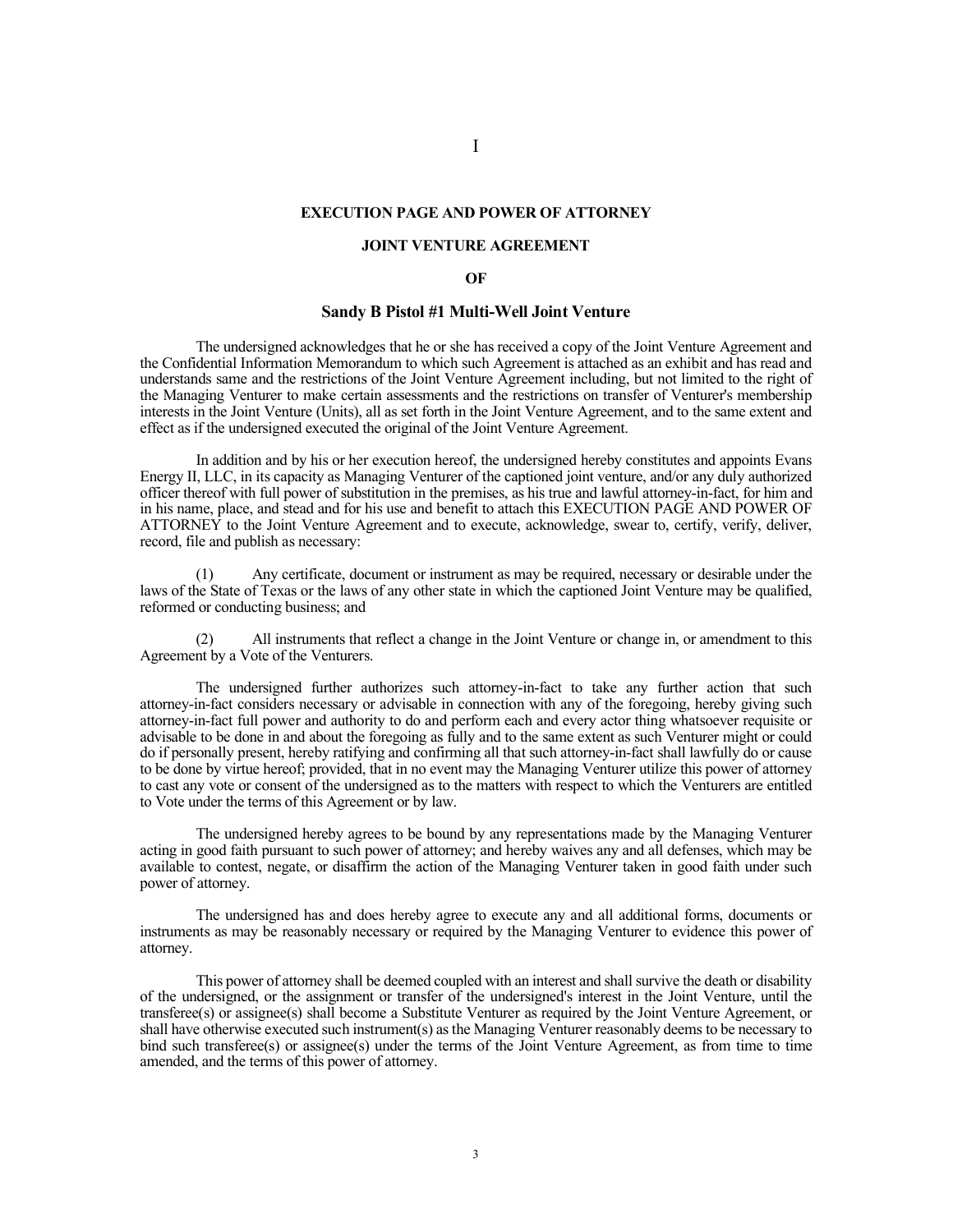|                                                       |  | IN WITNESS WHEREOF, the undersigned has executed this EXECUTION PAGE AND POWER OF<br>ATTORNEY as of the $\_\_\_$ day of $\_\_\_\_$ , 2022 at $\_\_\_\_\_\_\_\_\_\_$             |
|-------------------------------------------------------|--|---------------------------------------------------------------------------------------------------------------------------------------------------------------------------------|
|                                                       |  | <b>VENTURER:</b>                                                                                                                                                                |
|                                                       |  | (Signature)                                                                                                                                                                     |
|                                                       |  | (Name Printed or Typed)                                                                                                                                                         |
|                                                       |  | <b>Business or Entity</b>                                                                                                                                                       |
| Preferred Mailing Address<br>If other than Residence: |  | Address:                                                                                                                                                                        |
|                                                       |  | Social Security (or Tax I.D.) Number:                                                                                                                                           |
| THE STATE OF $\frac{\S}{\S}$                          |  |                                                                                                                                                                                 |
| COUNTY OF<br>expressed.                               |  | BEFORE ME, the undersigned authority, on this day personally appeared<br>instrument and acknowledged to me that he executed the same for the purposes and consideration therein |
|                                                       |  | GIVEN UNDER MY HAND AND SEAL OF OFFICE this day of ,                                                                                                                            |
| (S E A L)                                             |  | Notary Public in and for the State of                                                                                                                                           |
| My Commission Expires:                                |  | Printed or Stamped Name:                                                                                                                                                        |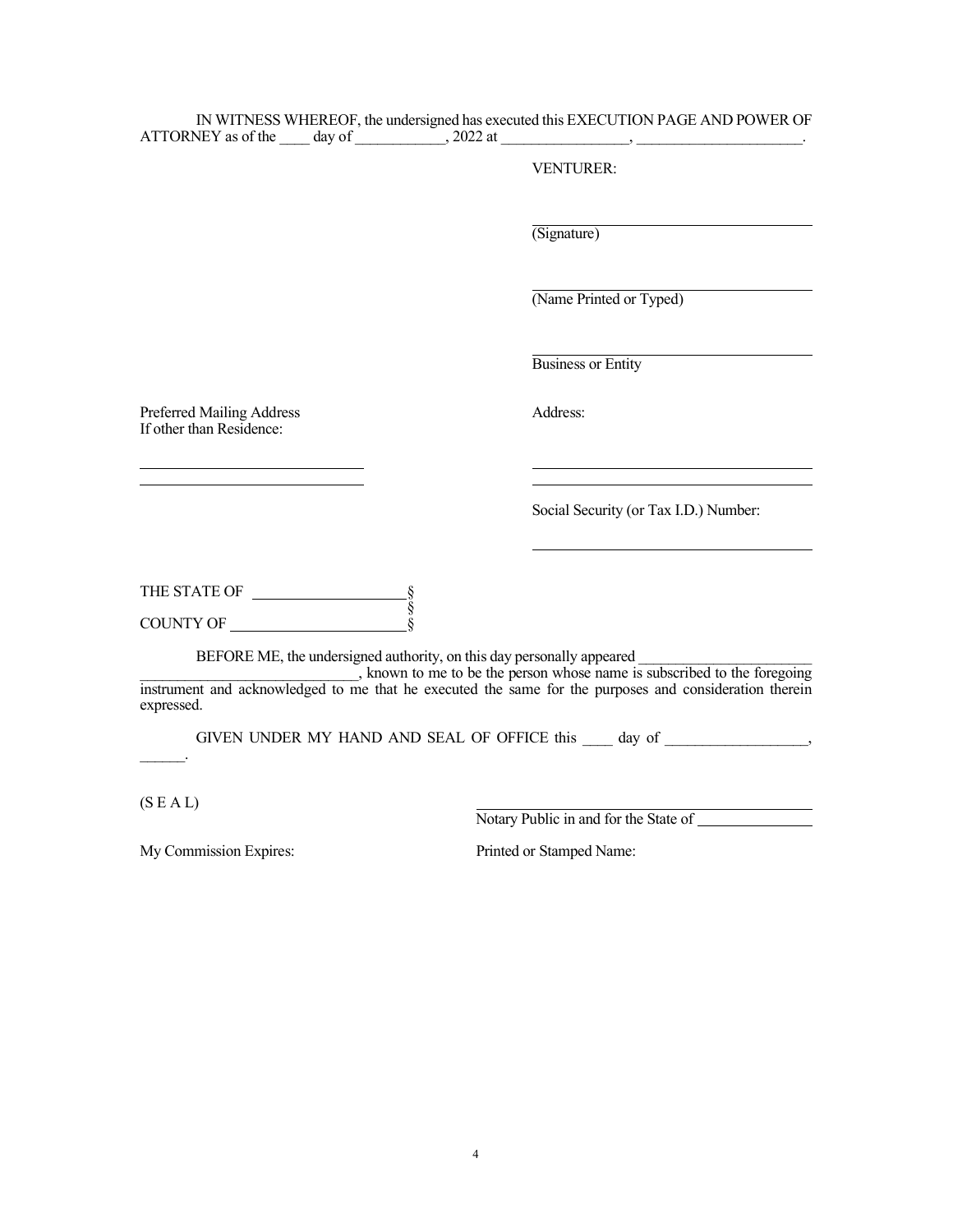### **PURCHASER QUESTIONNAIRE**

TO: Sandy B Pistol #1 Multi-Well Joint Venture C/o Evans Energy II, LLC, Managing Venturer Energy Square 4925 Greenville Ave, Ste. 1130 Dallas, TX 75206

Re: Sandy B Pistol #1 Multi-Well Joint Venture A Texas General Partnership (the "Joint Venture")

#### Gentlemen:

I, the undersigned, hereby acknowledge receipt from Evans Energy II, LLC ("Evans"), in its capacity as the Managing Venturer of the captioned Joint Venture of a Confidential Information Memorandum, together with all exhibits thereto, relating to the units of joint venture interests ("Units") in the Joint Venture.

The undersigned understands that the Units in the Joint Venture are not intended or considered by the Managing Venturer to be "securities," as that term is used in state and federal securities regulation; that participation in the Joint Venture is an active business venture requiring the exercise of experience and knowledge in business affairs while participating as a Venturer, and that participation in this Venture is not a passive investment or activity.

As a condition to participating as a Venturer, and knowing that you will rely upon the statements made herein in determining the suitability of the undersigned as a Venturer in the Joint Venture:

## *(Please initial both paragraphs)*

\_\_\_\_\_\_\_\_ The undersigned warrants and represents that he or she possesses extensive experience and knowledge in business affairs such that he or she is capable of intelligently exercising his or her management powers as a Joint Venturer.

The undersigned warrants and represents that the undersigned is not relying on any unique expertise or ability of Evans or any of its Affiliates for the success of the above captioned Venture and that his or her experience and knowledge in business affairs enable the undersigned to replace Evans as Managing Venturer and Operator and otherwise exercise meaningful joint venture powers. The undersigned understands and stipulates for all purposes that other drillers, operators, Joint Venture Managing Venturers, and related oil and gas experts are readily available in Texas that competent to perform Evans's functions.

#### *(Initial and complete the appropriate paragraph 1 below.)*

1a. (If an individual) I am  $($ ) years of age and am a bona fide resident of the State of \_\_\_\_\_\_\_\_\_ with my principal residence in that state as set forth below my signature hereto. I am [\_\_] married  $\lceil \quad \rceil$  single with  $\lceil \quad \rceil$  dependents.

\_\_\_\_\_ 1b. (If the undersigned is a business entity) The undersigned is a business entity incorporated or organized under the laws of the State of [40] [and (if a partnership) all of its general partners are residents of the State of [40]. The undersigned was formed on  $\frac{1}{20}$ , 20 of the State(s) of \_\_\_\_\_\_\_\_\_\_\_\_\_\_\_\_\_\_\_\_\_\_\_\_\_\_\_\_\_\_]. The undersigned was formed on \_\_\_\_\_\_\_\_\_\_\_\_, 20\_\_ and is engaged in a regular business not solely related to the Joint Venture contemplated hereby.

2. If the undersigned decides to participate in the Joint Venture and his or her Application Agreement is accepted, the Units acquired by the undersigned will be acquired for the account of the undersigned only, and not for the account or benefit, in whole or in part, of any other person or business entity, and the undersigned has no present intention of selling or distributing the same or any part thereof. The undersigned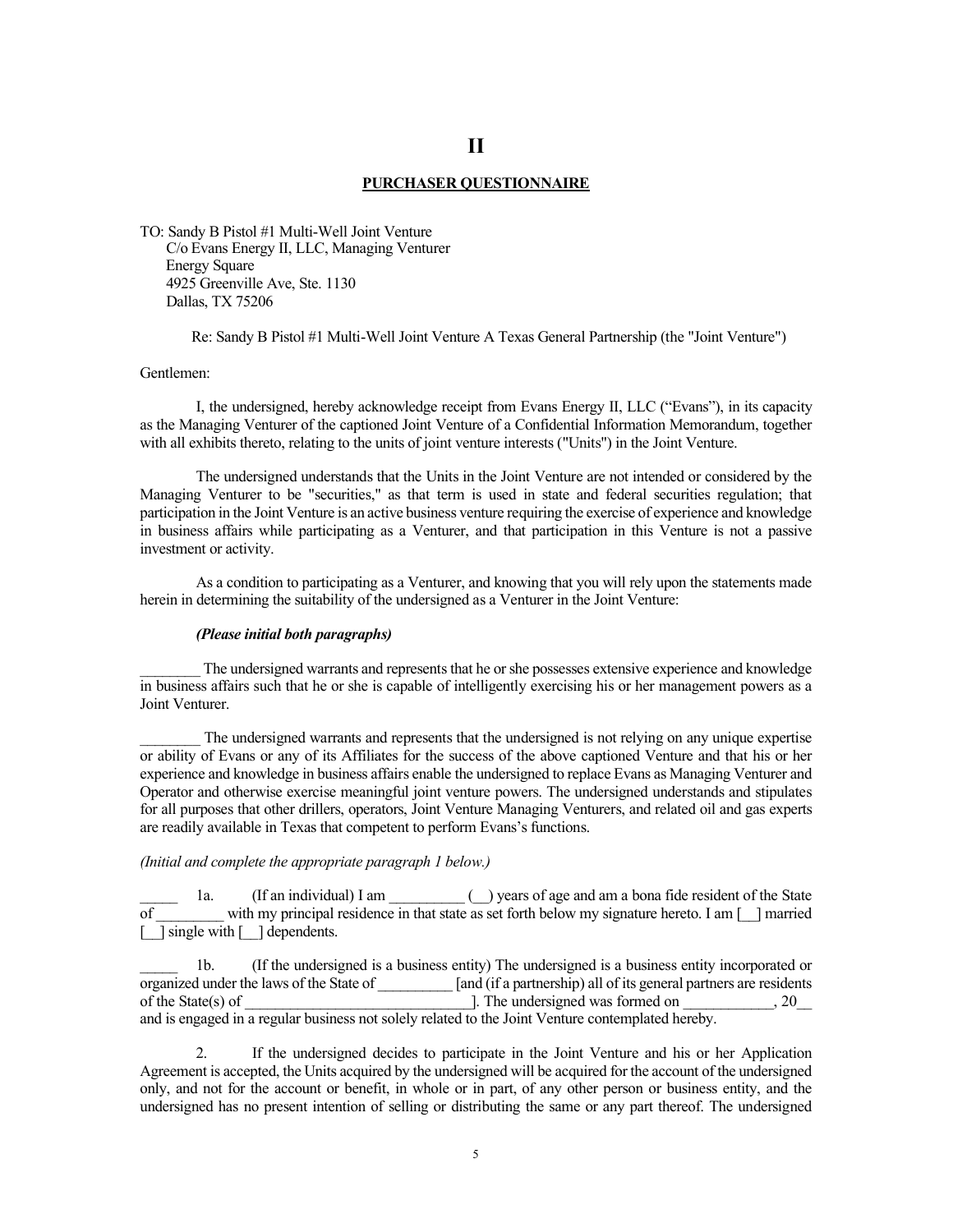understands that the Units may be sold only in accordance with the provisions contained in the Joint Venture Agreement (the "Agreement") of the Joint Venture and in the Application Agreement.

3. Any funds which may be tendered for participation in the Joint Venture will not represent funds borrowed by the undersigned from any person or lending institution except to the extent that the undersigned has a source of repaying such funds other than from the sale of the Units so subscribed. Such Units will not have been pledged or otherwise hypothecated for any such borrowing.

## *(Initial the appropriate paragraph 4 below and all applicable subparagraphs.)*

\_\_\_\_\_ 4a. The undersigned meets the definition of an "accredited investor" for securities law purposes and satisfies the standard(s) set forth below which have been checked. (To be an "accredited investor" you need to satisfy only one of the standards listed; however, if you satisfy more than one of the standards, please so indicate by checking opposite each applicable standard.)

The undersigned is:

\_\_\_\_\_ (i) An individual whose net worth, individually or in addition to that of his or her spouse, at the present time, exceeds \$1,000,000 (excluding the value of their primary residence); or,

\_\_\_\_\_ (ii) An individual who has had individual income in each of the two most recent years in excess of \$200,000 or joint income with his or her spouse in excess of \$300,000 in each of those years and who reasonably expects the same income level in the present year; or,

\_\_\_\_\_ (iii) An entity, all of the equity owners of which are "accredited investors"; or,

\_\_\_\_\_ (iv) An individual or entity who may otherwise be deemed an "accredited investor" as that term is defined in Rule 501(a) of Regulation D as promulgated by the Securities and Exchange Commission.

\_\_\_\_\_ (v) An accredited investor under either subparagraph (i) and/or (ii) above; however, for reasons of financial privacy, hereby elects not to specify the precise basis for qualification.

\_\_\_\_\_ 4b. The undersigned is a person who has such knowledge and experience in financial and business matters so that he or she is capable of evaluating the merits and risks of participating in the Joint Venture as shown by the following.

*(Please complete and initial each applicable paragraph below.)*

(i) The undersigned graduated from \_\_\_\_\_\_\_\_\_\_\_\_\_\_\_\_\_\_\_\_ (college or university) and received a \_\_\_\_\_\_\_\_\_\_\_\_\_\_ degree.

\_\_\_\_\_\_\_\_\_\_\_\_\_\_\_\_\_\_\_\_\_\_\_\_\_\_\_\_\_\_\_\_\_\_\_\_\_\_\_\_\_\_\_\_\_\_\_\_\_\_\_\_\_\_\_ (job title or description)

 $(ii)$  The undersigned is presently:

of/with \_\_\_\_\_\_\_\_\_\_\_\_\_\_\_\_\_\_\_\_\_\_\_\_\_\_\_\_\_\_\_\_\_\_\_\_\_\_\_\_\_\_\_\_\_\_\_\_\_\_\_\_\_\_\_\_ (name of

employer) located at

(business address). Previously the undersigned has been employed: (list job titles and employers for the last five years, and attach additional sheets if necessary)

\_\_\_\_\_\_\_\_\_\_\_\_\_\_\_\_\_\_\_\_\_\_\_\_\_\_\_\_\_\_\_\_\_\_\_\_\_\_\_\_\_\_\_\_\_\_\_\_\_\_\_\_\_\_\_\_\_\_\_\_\_\_\_\_\_\_\_\_\_\_\_\_\_  $\mathcal{L}_\mathcal{L} = \{ \mathcal{L}_\mathcal{L} = \{ \mathcal{L}_\mathcal{L} = \{ \mathcal{L}_\mathcal{L} = \{ \mathcal{L}_\mathcal{L} = \{ \mathcal{L}_\mathcal{L} = \{ \mathcal{L}_\mathcal{L} = \{ \mathcal{L}_\mathcal{L} = \{ \mathcal{L}_\mathcal{L} = \{ \mathcal{L}_\mathcal{L} = \{ \mathcal{L}_\mathcal{L} = \{ \mathcal{L}_\mathcal{L} = \{ \mathcal{L}_\mathcal{L} = \{ \mathcal{L}_\mathcal{L} = \{ \mathcal{L}_\mathcal{$  $\mathcal{L}_\text{max} = \mathcal{L}_\text{max} = \mathcal{L}_\text{max} = \mathcal{L}_\text{max} = \mathcal{L}_\text{max} = \mathcal{L}_\text{max} = \mathcal{L}_\text{max} = \mathcal{L}_\text{max} = \mathcal{L}_\text{max} = \mathcal{L}_\text{max} = \mathcal{L}_\text{max} = \mathcal{L}_\text{max} = \mathcal{L}_\text{max} = \mathcal{L}_\text{max} = \mathcal{L}_\text{max} = \mathcal{L}_\text{max} = \mathcal{L}_\text{max} = \mathcal{L}_\text{max} = \mathcal{$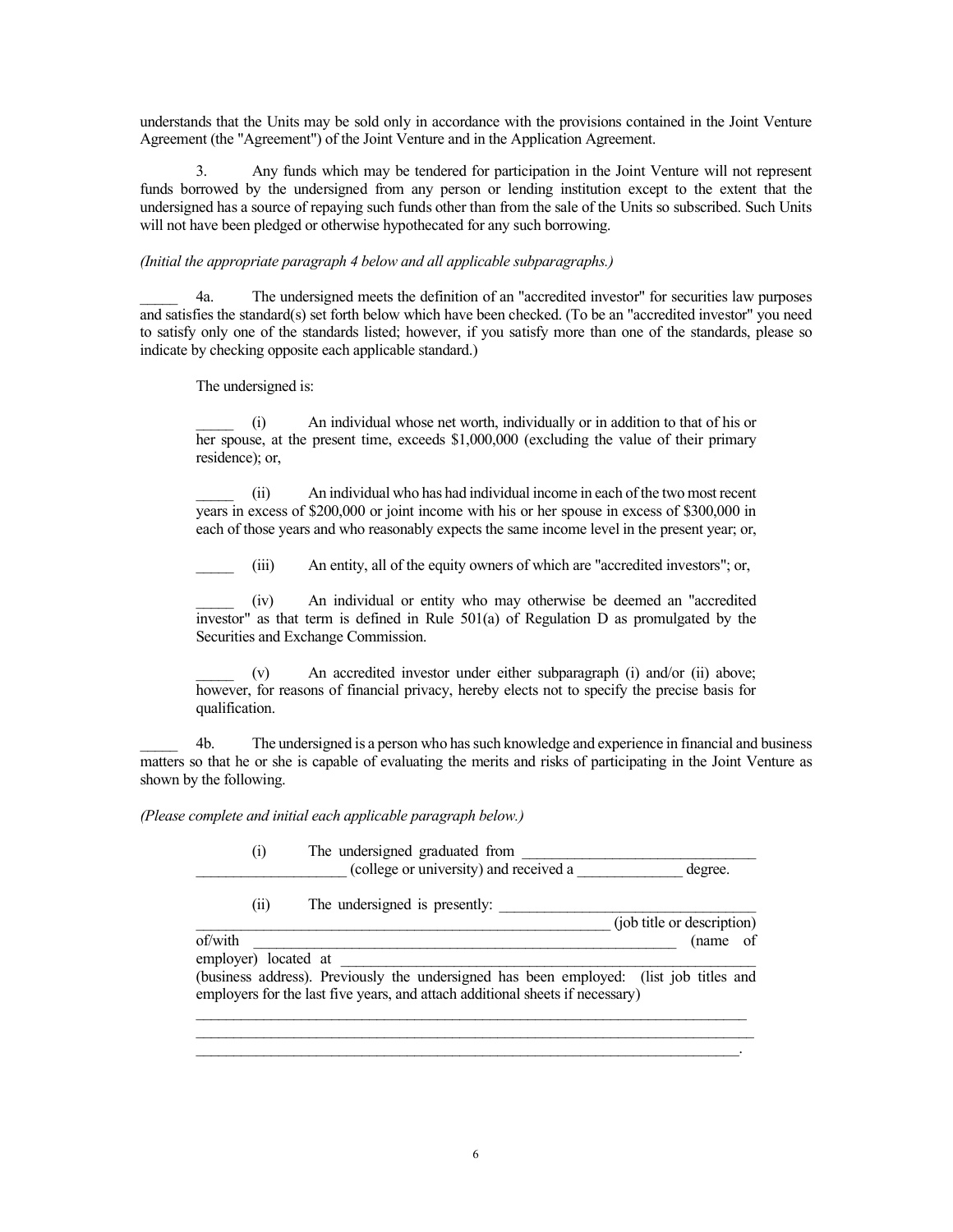(iii) As part of one or more of the jobs listed above, the undersigned was responsible for: (list one or more particular responsibilities that you believe demonstrate your ability to analyze and evaluate the risks of participating in the Joint Venture and/or familiarity with business and financial matters, and use additional sheets, if needed).

\_\_\_\_\_\_\_\_\_\_\_\_\_\_\_\_\_\_\_\_\_\_\_\_\_\_\_\_\_\_\_\_\_\_\_\_\_\_\_\_\_\_\_\_\_\_\_\_\_\_\_\_\_\_\_\_\_\_\_\_\_\_\_\_\_\_\_\_\_\_\_\_\_\_ \_\_\_\_\_\_\_\_\_\_\_\_\_\_\_\_\_\_\_\_\_\_\_\_\_\_\_\_\_\_\_\_\_\_\_\_\_\_\_\_\_\_\_\_\_\_\_\_\_\_\_\_\_\_\_\_\_\_\_\_\_\_\_\_\_\_\_\_\_\_\_\_\_\_

(iv) The undersigned intends to rely upon a "representative" who has such knowledge and experience as set forth in this paragraph 4b. His name, address, telephone number and qualifications are as follows:

| Name:        |                          |                    |
|--------------|--------------------------|--------------------|
| Address:     |                          |                    |
| Telephone:   |                          |                    |
| Licensed as: | (check appropriate line) |                    |
|              |                          | Attorney           |
|              |                          | C.P.A.             |
|              |                          | Investment Advisor |
|              |                          |                    |

Other qualifications:

If you use a representative, please have him complete the Representative Questionnaire attached hereto.

 $\_$  ,  $\_$  ,  $\_$  ,  $\_$  ,  $\_$  ,  $\_$  ,  $\_$  ,  $\_$  ,  $\_$  ,  $\_$  ,  $\_$  ,  $\_$  ,  $\_$  ,  $\_$  ,  $\_$  ,  $\_$  ,  $\_$  ,  $\_$  ,  $\_$ 

5. If you are not "accredited" as described in paragraph 4(a) above, please initial the appropriate line. The undersigned meets the financial suitability requirements set forth in the Confidential Information Memorandum, and the exhibits attached thereto, indicated below *(check appropriate paragraph below):*

\_\_\_\_\_ (a) The undersigned (together with his or her spouse, if any) has a net worth of not less than \$200,000 (excluding home, furnishings and automobiles); or

\_\_\_\_\_ (b) The undersigned (together with his or her spouse, if any) has a net worth of not less than \$100,000 (excluding home, furnishings and automobiles) and some portion of taxable income for the previous year was some portion of estimated taxable income for the current year will be subject to federal income taxation at the highest marginal tax bracket applicable to such year.

The undersigned's estimated annual income is \$\_\_\_\_\_\_\_\_\_\_\_\_\_\_\_\_\_ primarily from (check one) [ ] employment  $\begin{bmatrix} \cdot \end{bmatrix}$  investments,  $\begin{bmatrix} \cdot \end{bmatrix}$  other, and an estimated liquid net worth (cash, securities, etc.) of \$ Ny general investment objective is (number in order of priority): [ ] safety of principal [ ] income [ ] growth [ ] speculation. My investments\ objective with respect to participation with the Joint Venture is speculation.

6. The undersigned warrants and represents that notwithstanding his (her) age, financial position and general health that he (she) is capable of and has made an independent investment decision that participation in the Joint Venture is a suitable investment for him (her).

7. The undersigned will rely solely upon the Confidential Information Memorandum and the independent investigations made by the undersigned or the undersigned's representative indicated in 4b(iv) above, in making the decision to participate in the Joint Venture. The undersigned specifically warrants and represents that he (she) has read the Memorandum and has had ample opportunity to ask questions of the Managing Venturer. The undersigned has been advised that there has not been and is not now a public market for the Units and that there is little possibility that such a market will develop in the future. The undersigned understands and realizes that the Units cannot be readily sold or liquidated in case of an emergency or other financial need and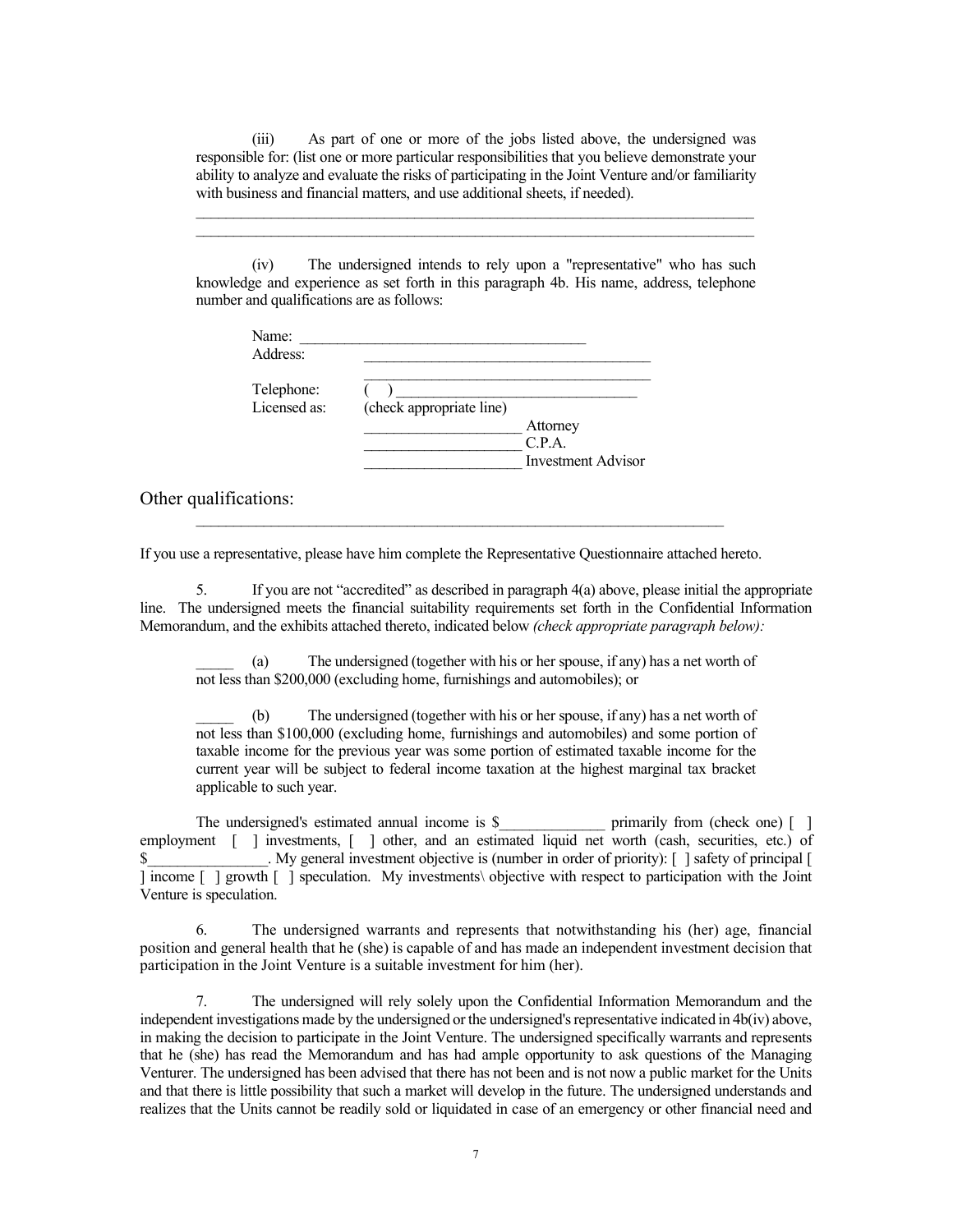further that in any event, the transfer of the Units is restricted in such a manner so that any proposed sale could be significantly delayed since the sale of Units is subject to the first refusal of the other Venturers. The undersigned hereby represents and warrants to the Joint Venture that sufficient liquid assets are otherwise available to the undersigned so that participation in the Joint Venture will cause no undue financial difficulties.

8. The undersigned warrants and represents that he (she) has not relied on any forward looking statements including any estimates, projections or pro forma financials contained in the Memorandum or any other documents or materials supplied by the Venture or its Managing Venturer to make their investment decision.

9. The undersigned is aware that Evans (the Managing Venturer) and its Affiliates are and may in the future be engaged in businesses which are competitive with the business of the Joint Venture as described in the Confidential Information Memorandum and agrees and consents to such activities, even though there are conflicts of interest inherent therein.

10. The undersigned understands that the Confidential Information Memorandum and any other attachments to the Confidential Information Memorandum are confidential, and represents and warrants that he or she will not reproduce or distribute same in whole or in part nor divulge any of their contents without the prior written consent of the Managing Venturer. The undersigned further represents that should he or she not be interested in pursuing further negotiations or participation in the Units referred to herein, he or she will promptly return the Confidential Information Memorandum to the Managing Venturer.

11. The undersigned acknowledges and understands that participation in the Joint Venture is not intended or considered by the Managing Venturer to be "securities" as that term is used in state and federal securities regulation; that notwithstanding the foregoing, the Managing Venturer may nevertheless seek to qualify the offer and sale of Units as transactions exempt from the registration requirements of federal and state securities laws and regulations, as if the Units were securities; that the Managing Venturer will rely upon the representations of the undersigned, as herein contained and as may be contained in other documents provided to the undersigned, in the application or qualification of any such aforementioned exemption.

12. The undersigned recognizes that the acceptance of his or her participation will be based upon his or her representations and warranties set forth hereinabove and the statements made by him or her herein or elsewhere in any document or instrument relating to the Joint Venture, and he or she hereby agrees to indemnify and defend the Managing Venturer and its Affiliates and the Joint Venture and to hold such firms and each officer, director, partner, agent and attorney thereof harmless from and against any and all loss, damage, liability or expense, including costs and reasonable attorneys' fees, to which they may be put or which they may incur by reason of, or in connection with, any misrepresentation made by him or her herein, any breach by the undersigned of his or her warranties and/or failure by him or her to fulfill any of his or her covenants or agreements set forth herein or arising out of his or her participation or acceptance in the Joint Venture in violation of state or federal laws

EXECUTED this day of  $, 2022,$ 

Applicant Signature

Applicant's Printed Name

\_\_\_\_\_\_\_\_\_\_\_\_\_\_\_\_\_\_\_\_\_\_\_\_\_\_\_\_\_\_\_\_\_\_\_\_\_\_\_\_\_\_

\_\_\_\_\_\_\_\_\_\_\_\_\_\_\_\_\_\_\_\_\_\_\_\_\_\_\_\_\_\_\_\_\_\_\_\_\_\_\_\_\_\_

\_\_\_\_\_\_\_\_\_\_\_\_\_\_\_\_\_\_\_\_\_\_\_\_\_\_\_\_\_\_\_\_\_\_\_\_\_\_\_\_\_\_ Business or Firm

\_\_\_\_\_\_\_\_\_\_\_\_\_\_\_\_\_\_\_\_\_\_\_\_\_\_\_\_\_\_\_\_\_\_\_\_\_\_\_\_\_\_ Street Address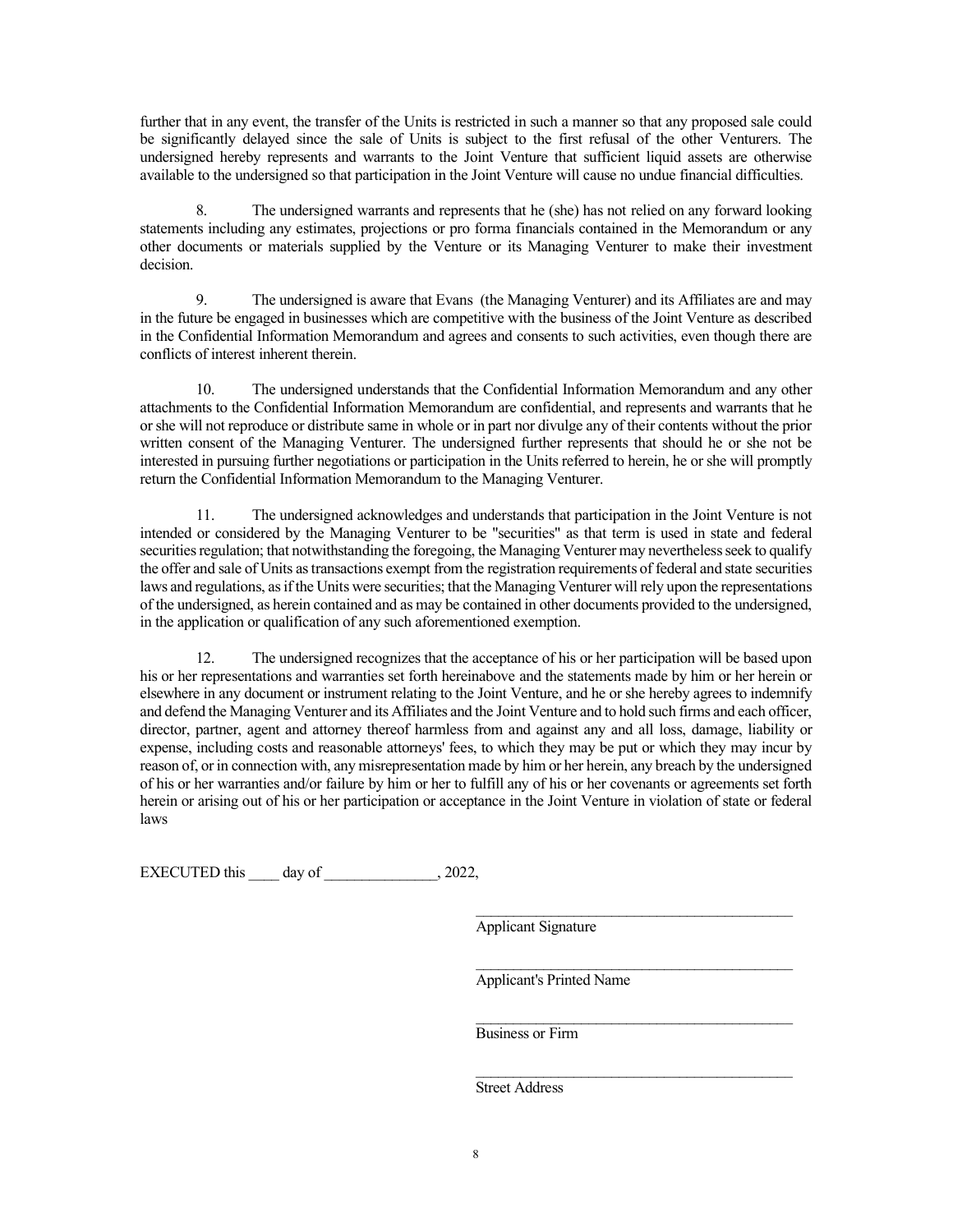Area Code/Telephone Number City State Zip code

 $\frac{1}{2}$  , and the set of the set of the set of the set of the set of the set of the set of the set of the set of the set of the set of the set of the set of the set of the set of the set of the set of the set of the set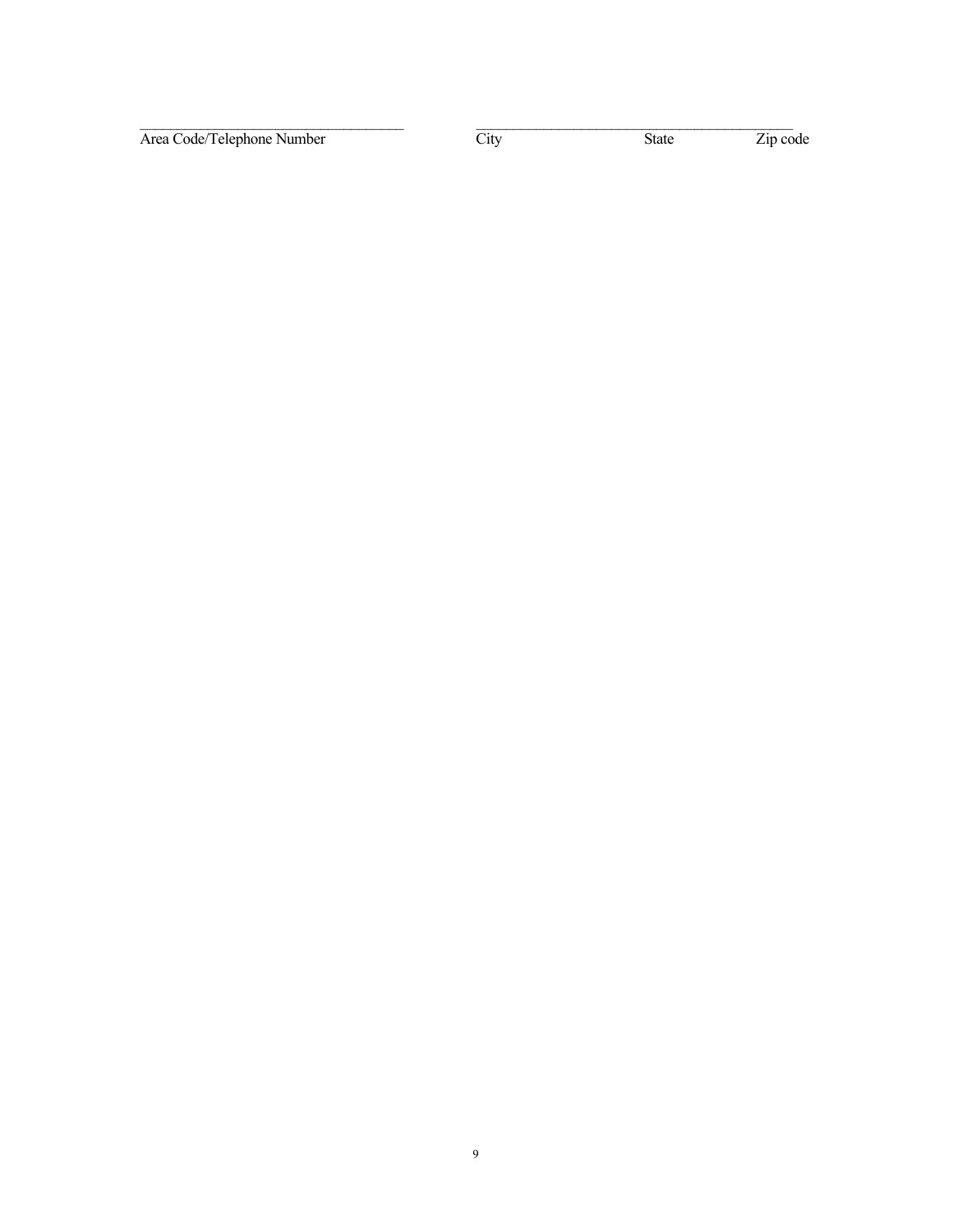#### **APPLICATION AGREEMENT**

**III**

NOTICE: PARTICIPANTS IN THIS JOINT VENTURE ARE PROVIDED EXTENSIVE AND SIGNIFICANT MANAGEMENT POWERS. PARTICIPANTS ARE AND WILL BE EXPECTED TO EXERCISE SUCH POWERS AND ARE PROHIBITED FROM RELYING ON THE MANAGING VENTURER FOR THE SUCCESS OR PROFITABILITY OF THE VENTURE.

TO: Sandy B Pistol #1 Multi-Well Joint Venture C/o Evans Energy II, LLC, Managing Venturer Energy Square 4925 Greenville Ave, Ste. 1130 Dallas, TX 75206

#### Re: Sandy B Pistol #1 Multi-WellJoint Venture, a joint venture partnership to be formed under Texas law (the "Venture")

1. Application. The undersigned hereby applies to participate as a Joint Venturer (a<br>"Participant") in the Venture to the extent of (fill in the number of Units) Units, in the amount of  $_f$ (fill in the number of Units) Units, in the amount of \$110,000 per Unit and agrees to contribute as initial capitalization, therefore, the total sum of \$ in cash either by a check, cashier's check, bank draft, money order or wire transfer payable to the order of "Sandy B Pistol #1 Multi-Well Joint Venture".

2. Acceptance or Rejection. The undersigned understands that the Managing Joint Venturer, Evans Energy II, LLC ("Evans" or "Managing Venturer"), in its sole discretion and for any reason, may accept or reject this Application and tender of initial capitalization, in whole or in part.

Escrow Account. The undersigned understands that the total amount submitted will be deposited in an escrow or segregated account and will be promptly returned to the undersigned without interest if: (a) this Application has not been accepted and is subsequently rejected by the Managing Venturer as provided in the Joint Venture Partnership Agreement (the "Agreement"); or, (b) capitalization of less than \$110,000 of initial Unit contributions (the "Initial Capitalization") are received by the close of the Capitalization Period. It is understood and agreed that if this Application is accepted by the Managing Venturer and the Venture is fully capitalized by such date, the funds tendered herewith shall be deposited to the general account of the Venture and shall be considered assets of the Venture and applied in accordance with the Joint Venture Agreement. If the undersigned is allocated less than the number of Units applied for and the full amount for the Units has been timely paid in full, the Managing Venturer shall remit the balance of the full amount paid, if any, with interest, to the undersigned within thirty (30) days after such partial acceptance of this Application.

4. Information. The undersigned acknowledges, represents, and warrants that:

(1) the information received concerning participation in the Venture was made only through direct, personal communication between the undersigned and a representative of the Joint Venture and Managing Venturer;

(2) the undersigned has received and read a copy of the Confidential Information Memorandum (the "Memorandum") and the Joint Venture Agreement, including all exhibits and supporting documents thereto;

(3) the undersigned has had the opportunity to obtain all additional information desired in order to verify or supplement the material contained in the Memorandum;

(4) the undersigned has not been promised or guaranteed any specified return on their investment, agrees that their investment in this oil and gas joint venture carries a substantial risk of a dry hole(s), and is prepared, and has the financial ability, to lose all or a substantial portion of their investment;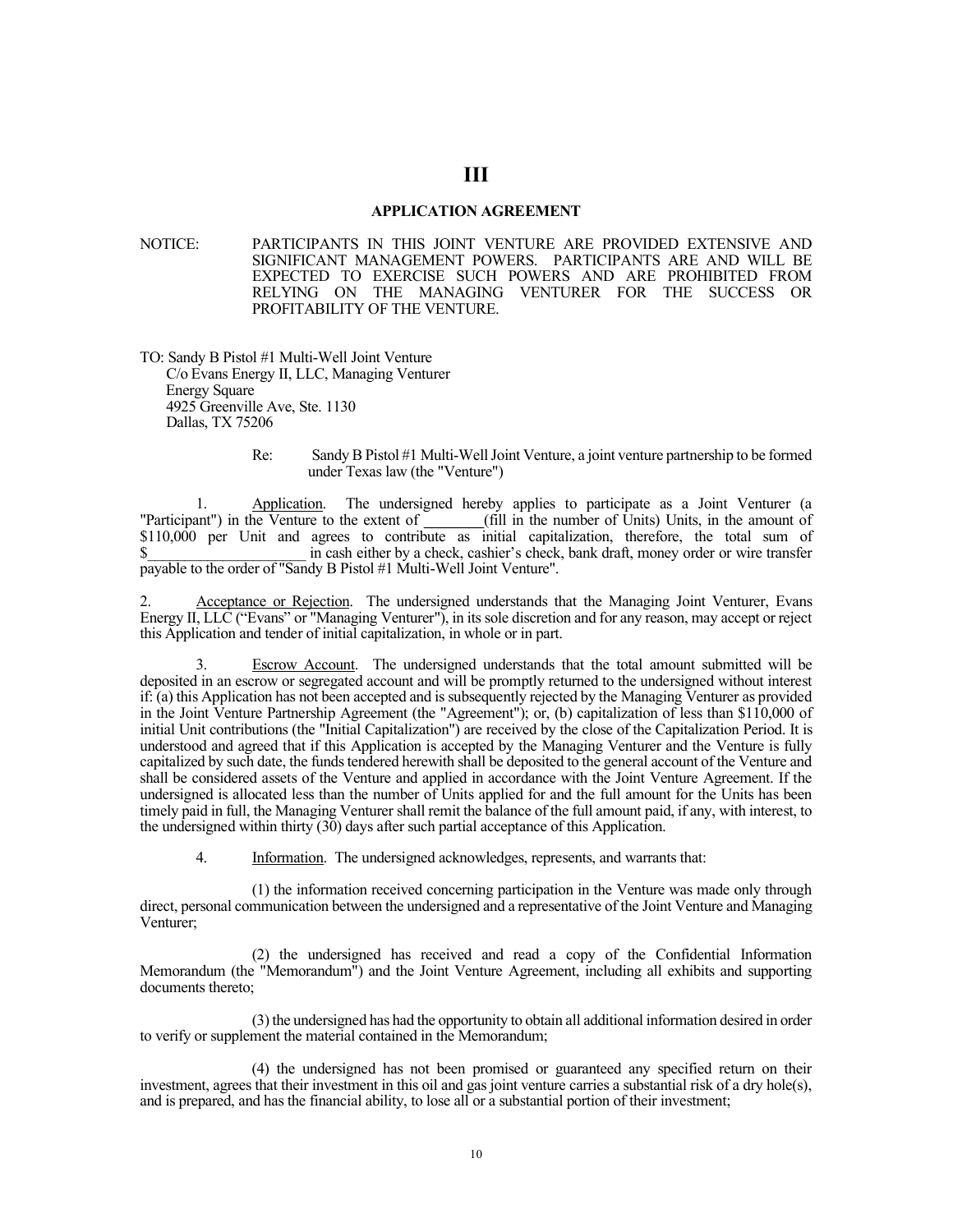(5) the undersigned has been advised in writing by the Managing Venturer that a Participant must be prepared to bear the economic risk of such participation for an indefinite period because of (a) the nature of a venture in oil and/or gas exploration and development; and (b) the substantial restrictions on the transfer of the Units as set forth in, among other documents, this Application Agreement and the Joint Venture Agreement: and

(6) the undersigned understands and agrees that certain information received by the undersigned has been estimated or projected forward in the future and therefore by its very nature is unreliable and therefore the undersigned warrants and represents to Evans and the Venture that the undersigned has not relied upon any projections, estimates or other forward looking information in making their investment decision to invest in the Venture.

5. Execution of Agreement. When accepted by the Managing Venturer, in whole or in part, this Agreement shall be valid and binding on the undersigned and the Venture for all purposes. The undersigned represents and warrants that the undersigned has received, read, and understands the Joint Venture Agreement. The signature of the undersigned to this Application Agreement may be deemed for all purposes as the execution of the Joint Venture Agreement by the undersigned to the same extent and effect as if the undersigned has signed the Joint Venture Agreement on the date of the acceptance of this Application by the Managing Venturer. If requested, the undersigned agrees to execute the Joint Venture Agreement or a multiple original copy of such document.

6. Restrictions on Transfer. The undersigned understands and acknowledges that the Joint Venture Agreement contains certain provisions restricting the transfer of the Units applied for hereby and to which the undersigned will be bound. If this Application is accepted in whole or in part, the undersigned agrees that the undersigned will not sell or attempt to sell all or any part of the Units allocated to the undersigned unless he has complied with the restrictions on transfer contained in the Joint Venture Agreement.

7. Indemnification. The undersigned recognizes that the acceptance of his Application will be based upon his representations and warranties set forth herein and in other instruments and documents relating to the participation of the undersigned in the Venture, and the undersigned hereby agrees to indemnify and defend the Managing Venturer and the Venture and to hold such firms and each officer, director, agent, attorney and/or Participant thereof harmless from and against any and all loss, damage, liability or expense, including costs and<br>reasonable attorneys' fees, to which they may be put or which they may incur by reason of, or in connection any misrepresentation made by the undersigned in this Application Agreement, the Questionnaire, or elsewhere, any breach by the undersigned of his warranties, and/or failure by him to fulfill any of his covenants or agreements set forth herein or elsewhere. In addition, any such breach shall result in forfeiture of his Venture interests.

8. Confidentiality. The undersigned acknowledges and understands that upon his (her) acceptance as a Venturer he (she) shall come into possession of confidential information that relates to Joint Venture ("Confidential Information") including, but not limited to, specific information which relates to the individual Venturers as well as the business of the Joint Venture. The undersigned agrees that he (she) will keep the Confidential Information confidential and that no Confidential Information shall be disclosed or otherwise disseminated except when necessary for legitimate Joint Venture purposes. The undersigned acknowledges and agrees that in the event of any breach of this provision the Joint Venture would be irreparably and immediately harmed and could not be made whole by monetary damages. Accordingly, the undersigned agrees that in addition to any other remedy to which the Joint Venture may be entitled at law or in equity, the Joint Venture shall be entitled to an injunction (without posting of a bond and without proof of actual damages) to prevent further breaches of this provision.

9. Privacy Policy. The undersigned hereby requests that his/her name, address, social security number, telephone number, and other personal data not be disseminated to other members of the joint venture or any third party, except for contractors of the joint venture as necessary, without written permission from the undersigned UNLESS the release of my information is in response to a court order or validly issued subpoena.

10. Entire Agreement. This writing, along with the Memorandum (and exhibits attached thereto) and the Questionnaire, contains the entire agreement of the parties with respect to the matters contained herein, supersedes all oral agreements and representations, and may be changed, altered or amended only by a writing specifically referring to this Application Agreement and signed by the party against whom enforcement of the change, alteration or amendment is sought.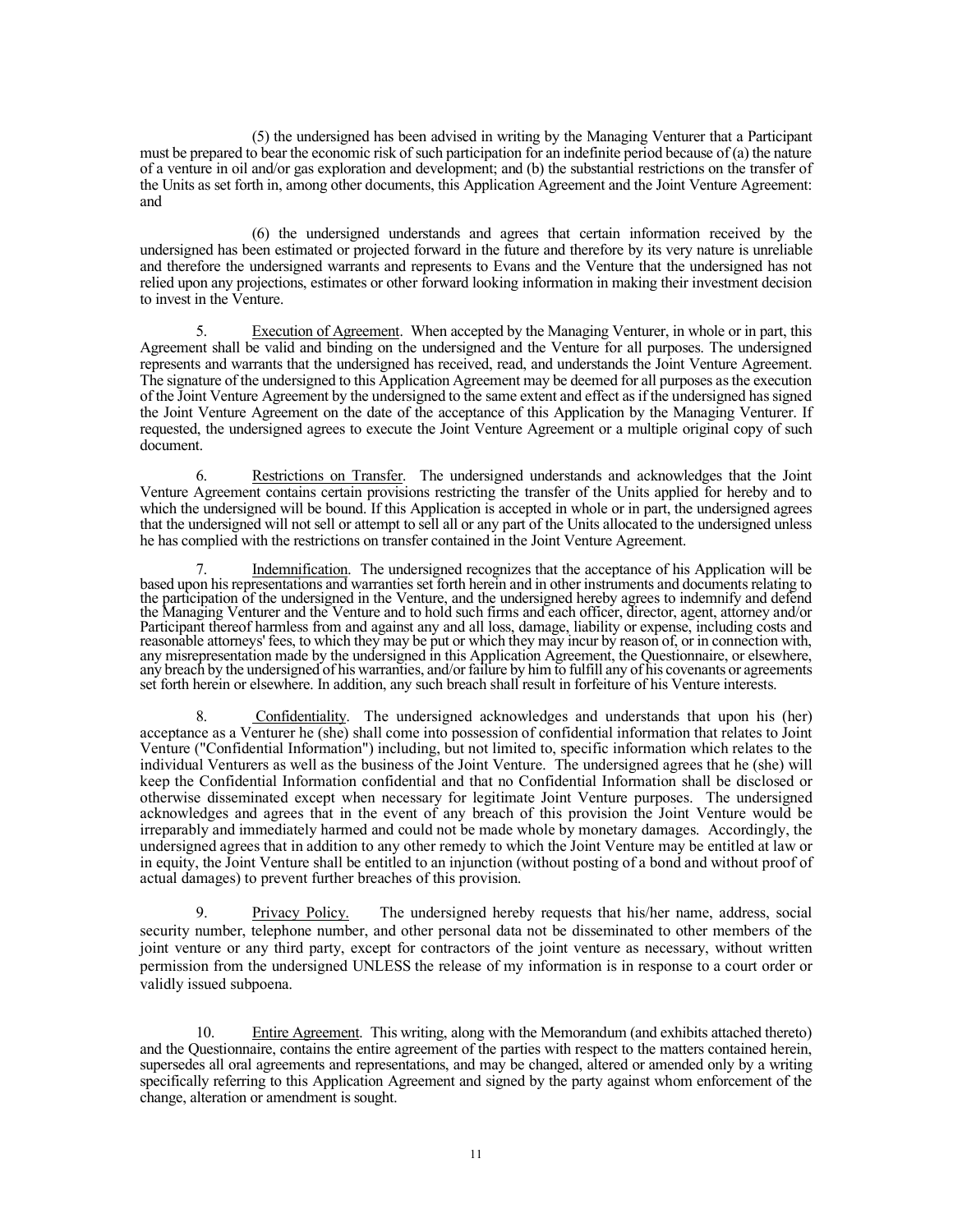11. Applicable Law and Arbitration. This Agreement will be construed according to the laws of the State of Texas and is performable in the City of Dallas, Dallas County, Texas. Notwithstanding the place where this Agreement may be executed by any of the parties hereto, the parties expressly agree that all of the terms and provisions hereof shall be construed in accordance with and governed by the laws of the State of Texas applicable to agreements made and to be wholly performed therein. Any controversy or claim arising out of or relating to any interpretation, breach, or dispute concerning any of the terms or provisions of this Application Agreement or any other matter in any way involving or related to the Joint Venture, which disagreement is not settled in writing within thirty (30) days after it arises, shall be exclusively and solely resolved by arbitration in Dallas, Texas, before the American Arbitration Association, in accordance with the laws of the State of Texas and under the rules then obtaining of the American Arbitration Association (or any successor thereto), and the award rendered in said arbitration shall be final and may be entered in any court in the State of Texas, or elsewhere, having jurisdiction thereof. The undersigned acknowledges and understands that no class action arbitration may be brought pursuant to this arbitration clause. The undersigned hereby waives any ability to bring a class arbitration related to his or her purchase of joint venture interests and membership and participation in this Venture. Any party hereto may apply for such arbitration. Unless otherwise provided in any award by the arbitrator(s), each party shall bear their own attorney's fees, and costs and expenses of any arbitration proceeding, regardless of the outcome.

| DATED: 2022.                                                  |                |                                                                                                   |
|---------------------------------------------------------------|----------------|---------------------------------------------------------------------------------------------------|
|                                                               |                | Application for Unit(s), at \$ per Unit, \$                                                       |
| <b>OWNERSHIP OF RECORD</b>                                    |                |                                                                                                   |
|                                                               |                | Individual (Signature)<br><b>OR</b>                                                               |
|                                                               |                | Business or Entity (Signature)                                                                    |
| Amount Enclosed:                                              | $\mathbb{S}$ . |                                                                                                   |
| Printed Name for Ownership of Record                          |                | Area Code and Telephone Number                                                                    |
| Residence Address                                             |                | Social Security Number (Individual)<br>Employer Identification Number (Specify Type of<br>Entity) |
| $\overline{\text{City}}$<br>State                             | Zip Code       |                                                                                                   |
| Preferred Mailing Address if<br>other than Residence Address: |                |                                                                                                   |
|                                                               |                |                                                                                                   |

 $\mathcal{L}_\text{max}$  and  $\mathcal{L}_\text{max}$  and  $\mathcal{L}_\text{max}$  and  $\mathcal{L}_\text{max}$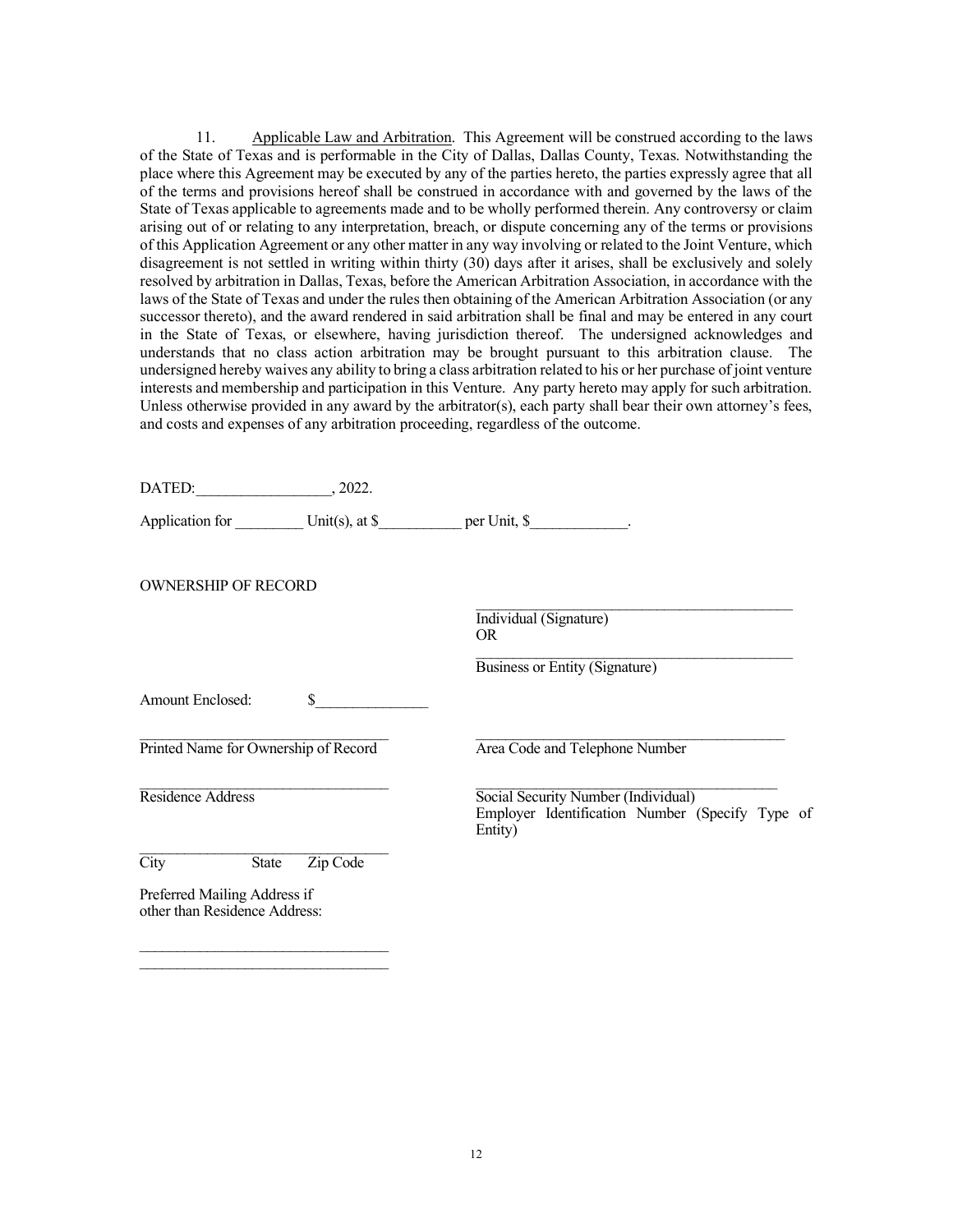## EVANS ENERGY II, LLC As Managing Venturer

# QUALITY CONTROL QUESTIONNAIRE

|    | Date: $\frac{1}{\sqrt{1-\frac{1}{2}}\sqrt{1-\frac{1}{2}}\sqrt{1-\frac{1}{2}}\sqrt{1-\frac{1}{2}}\sqrt{1-\frac{1}{2}}\sqrt{1-\frac{1}{2}}\sqrt{1-\frac{1}{2}}\sqrt{1-\frac{1}{2}}\sqrt{1-\frac{1}{2}}\sqrt{1-\frac{1}{2}}\sqrt{1-\frac{1}{2}}\sqrt{1-\frac{1}{2}}\sqrt{1-\frac{1}{2}}\sqrt{1-\frac{1}{2}}\sqrt{1-\frac{1}{2}}\sqrt{1-\frac{1}{2}}\sqrt{1-\frac{1}{2}}\sqrt{1-\frac{1}{2}}\sqrt{1-\frac{1}{2}}$ | Prospect: Sandy B Pistol #1 Multi-Well Joint Venture                                                                                                                                                                           |
|----|---------------------------------------------------------------------------------------------------------------------------------------------------------------------------------------------------------------------------------------------------------------------------------------------------------------------------------------------------------------------------------------------------------------|--------------------------------------------------------------------------------------------------------------------------------------------------------------------------------------------------------------------------------|
|    |                                                                                                                                                                                                                                                                                                                                                                                                               | Joint Venturer's Name: 1986 and 1987 and 1988 and 1988 and 1988 and 1988 and 1988 and 1988 and 1988 and 1988 and 1988 and 1988 and 1988 and 1988 and 1988 and 1988 and 1988 and 1988 and 1988 and 1988 and 1988 and 1988 and 1 |
|    |                                                                                                                                                                                                                                                                                                                                                                                                               | Joint Venturer's Entity Name: (if Different):                                                                                                                                                                                  |
|    |                                                                                                                                                                                                                                                                                                                                                                                                               | Address: National Address: National Address: National Address: National Address: National Address: National Address: National Address: National Address: National Address: National Address: National Address: National Addres |
|    | Phone: 2008 and 2008 and 2008 and 2008 and 2008 and 2008 and 2008 and 2008 and 2008 and 2008 and 2008 and 2008 and 2008 and 2008 and 2008 and 2008 and 2008 and 2008 and 2008 and 2008 and 2008 and 2008 and 2008 and 2008 and                                                                                                                                                                                |                                                                                                                                                                                                                                |
|    | Name of Evans /Joint Venture Officer:                                                                                                                                                                                                                                                                                                                                                                         |                                                                                                                                                                                                                                |
|    | Please circle one:                                                                                                                                                                                                                                                                                                                                                                                            |                                                                                                                                                                                                                                |
| 1. | Did the officer conduct his/herself in a businesslike and courteous manner?                                                                                                                                                                                                                                                                                                                                   |                                                                                                                                                                                                                                |
|    | Yes                                                                                                                                                                                                                                                                                                                                                                                                           | N <sub>0</sub>                                                                                                                                                                                                                 |
| 2. | Did the officer appear to be knowledgeable about the Prospect?                                                                                                                                                                                                                                                                                                                                                |                                                                                                                                                                                                                                |
|    | Yes                                                                                                                                                                                                                                                                                                                                                                                                           | N <sub>0</sub>                                                                                                                                                                                                                 |
| 3. | Were all of your questions about the Prospect answered to your satisfaction?                                                                                                                                                                                                                                                                                                                                  |                                                                                                                                                                                                                                |
|    | Yes                                                                                                                                                                                                                                                                                                                                                                                                           | N <sub>0</sub>                                                                                                                                                                                                                 |
| 4. | Did the information given to you by the officer of the Managing Venturer and Venture conform to and<br>clarify the printed material that you received?                                                                                                                                                                                                                                                        |                                                                                                                                                                                                                                |
|    | Yes                                                                                                                                                                                                                                                                                                                                                                                                           | N <sub>0</sub>                                                                                                                                                                                                                 |
| 5. | Did you receive the Confidential Information Memorandum?                                                                                                                                                                                                                                                                                                                                                      |                                                                                                                                                                                                                                |
|    | Yes                                                                                                                                                                                                                                                                                                                                                                                                           | N <sub>0</sub>                                                                                                                                                                                                                 |
| 6. | Memorandum or other documents you received?                                                                                                                                                                                                                                                                                                                                                                   | Do you have unanswered questions about the information contained in the Confidential Information                                                                                                                               |
|    | Yes                                                                                                                                                                                                                                                                                                                                                                                                           | N <sub>0</sub>                                                                                                                                                                                                                 |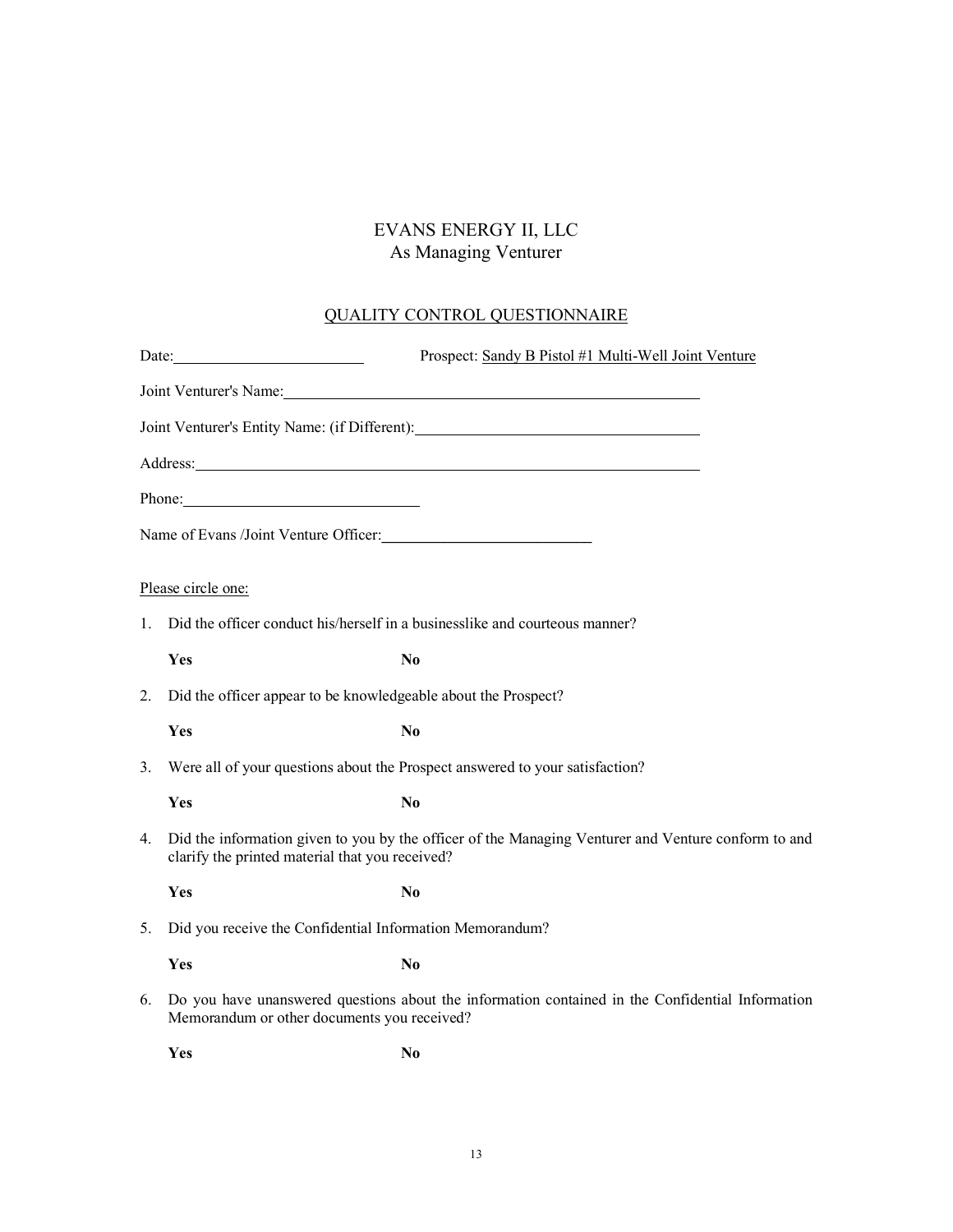7. Did the officer make any guarantees to you regarding i) the amount of oil or gas which may be produced from the Prospect and ii) any return on your investment?

**Yes No**

Joint Venturer's Signature: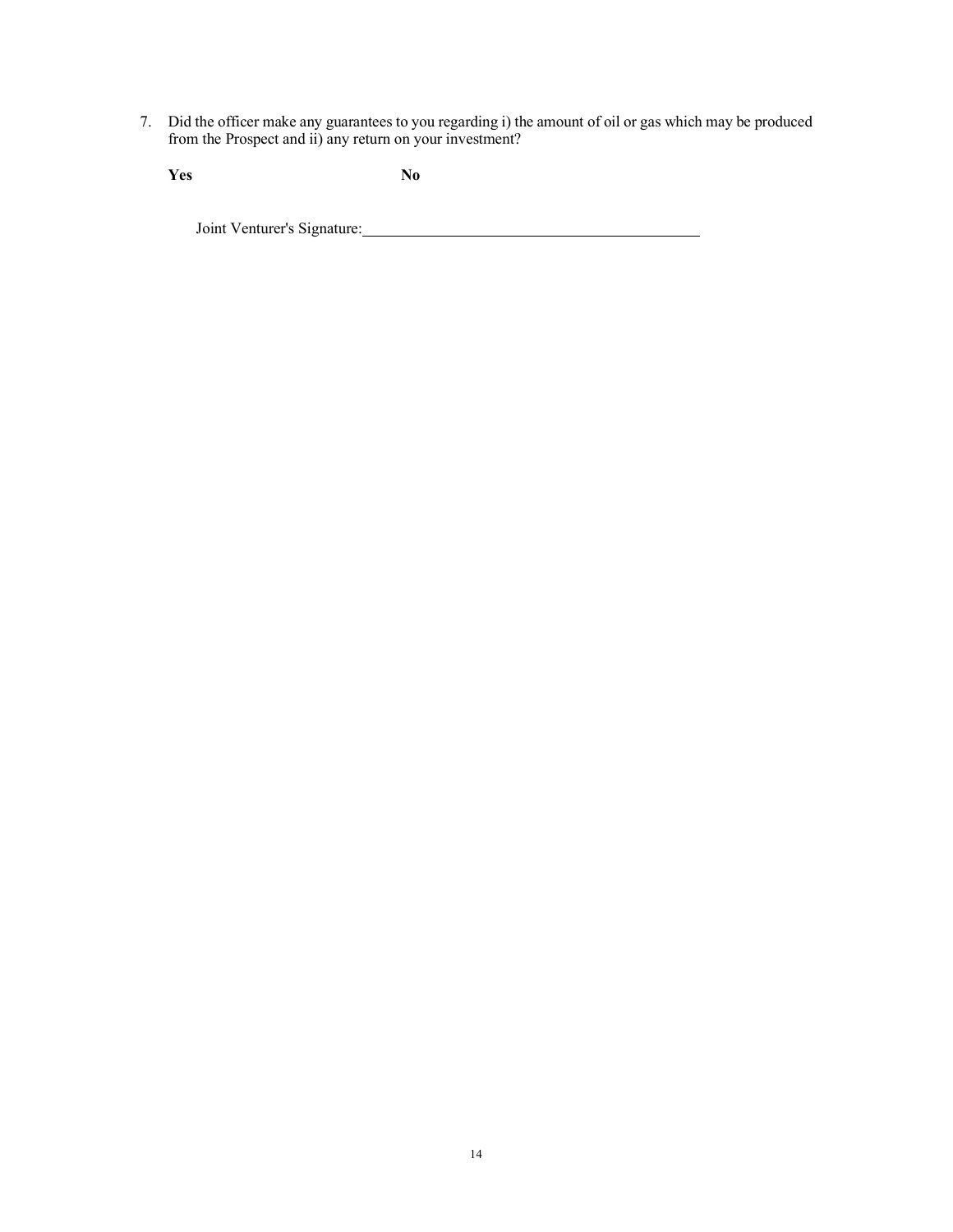## CONFIDENTIAL

## REPRESENTATIVE QUESTIONNAIRE

Name of Applicant: If you will use a Representative in evaluating or helping you make your decision to participate in the captioned Joint Venture, please have each such Representative complete the following questionnaire fully, attaching additional sheets if necessary. (Additional forms are available from the Managing Venturer.) 1. Name: Name: 1. Age: Age: 1. Business Address: 2. Present occupation or position, indicating period of such practice or employment and field of professional specialization, if any: 3. List any business or professional education, including degrees received, if any:  $\mathcal{L}_\mathcal{L} = \{ \mathcal{L}_\mathcal{L} = \{ \mathcal{L}_\mathcal{L} = \{ \mathcal{L}_\mathcal{L} = \{ \mathcal{L}_\mathcal{L} = \{ \mathcal{L}_\mathcal{L} = \{ \mathcal{L}_\mathcal{L} = \{ \mathcal{L}_\mathcal{L} = \{ \mathcal{L}_\mathcal{L} = \{ \mathcal{L}_\mathcal{L} = \{ \mathcal{L}_\mathcal{L} = \{ \mathcal{L}_\mathcal{L} = \{ \mathcal{L}_\mathcal{L} = \{ \mathcal{L}_\mathcal{L} = \{ \mathcal{L}_\mathcal{$ \_\_\_\_\_\_\_\_\_\_\_\_\_\_\_\_\_\_\_\_\_\_\_\_\_\_\_\_\_\_\_\_\_\_\_\_\_\_\_\_\_\_\_\_\_\_\_\_\_\_\_\_\_\_\_\_\_\_\_\_\_\_\_\_\_\_\_\_\_\_\_\_\_\_\_\_\_\_\_ 4. Have you had prior experience in advising clients with respect to business ventures or investments of this type? Yes\_\_\_\_ No\_\_\_\_ 5. List any professional licenses or registrations, including bar admissions, accounting certifications, real estate brokerage licenses, and SEC or state broker-dealer registrations, held by you: \_\_\_\_\_\_\_\_\_\_\_\_\_\_\_\_\_\_\_\_\_\_\_\_\_\_\_\_\_\_\_\_\_\_\_\_\_\_\_\_\_\_\_\_\_\_\_\_\_\_\_\_\_\_\_\_\_\_\_\_\_\_\_\_\_\_\_\_\_\_\_\_\_\_\_\_\_\_\_ 6. Describe generally any business, financial or investment experience you have which would help you to evaluate the merits and risks of this Venture:  $\mathcal{L}_\mathcal{L} = \{ \mathcal{L}_\mathcal{L} = \{ \mathcal{L}_\mathcal{L} = \{ \mathcal{L}_\mathcal{L} = \{ \mathcal{L}_\mathcal{L} = \{ \mathcal{L}_\mathcal{L} = \{ \mathcal{L}_\mathcal{L} = \{ \mathcal{L}_\mathcal{L} = \{ \mathcal{L}_\mathcal{L} = \{ \mathcal{L}_\mathcal{L} = \{ \mathcal{L}_\mathcal{L} = \{ \mathcal{L}_\mathcal{L} = \{ \mathcal{L}_\mathcal{L} = \{ \mathcal{L}_\mathcal{L} = \{ \mathcal{L}_\mathcal{$ 7. State how long you have known the Applicant and in what capacity: \_\_\_\_\_\_\_\_\_\_\_\_\_\_\_\_\_\_\_\_\_\_\_\_\_\_\_\_\_\_\_\_\_\_\_\_\_\_\_\_\_\_\_\_\_\_\_\_\_\_\_\_\_\_\_\_\_\_\_\_\_\_\_\_\_\_\_\_\_\_\_\_\_\_\_\_\_\_\_ 8. Except as set forth in subparagraph (a) below, neither I nor any of my affiliates have any material relationship with the Joint Venture or any of its Affiliates and no such material relationship is mutually understood to be contemplated:  $(a)$ (b) If a material relationship is disclosed in subparagraph (a) above, indicate the amount of

compensation received or to be received as a result of such relationship, if any:

 $(b)$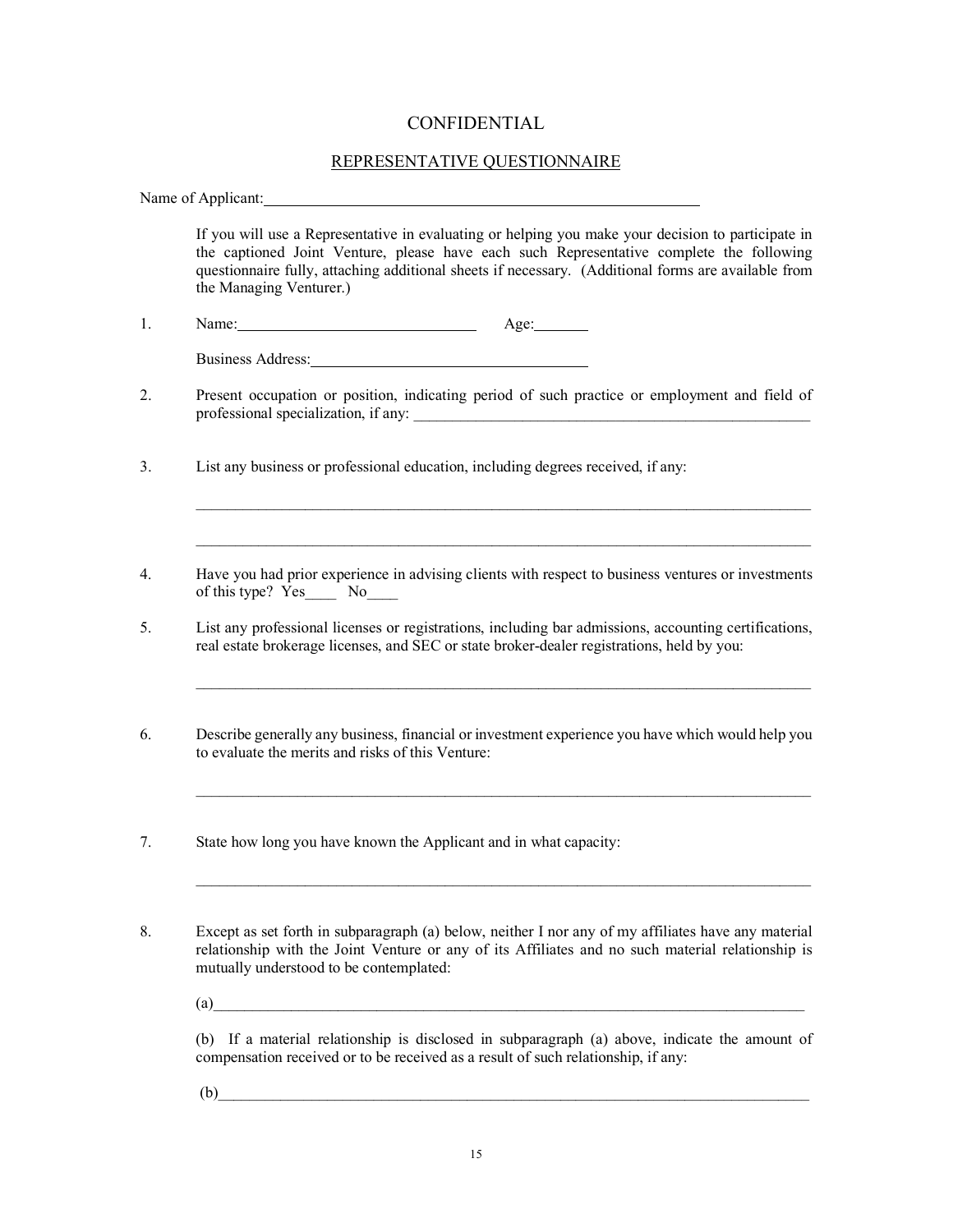- 9. In advising the Applicant in connection with the Applicant's prospective participation in the Joint Venture, I will be relying in part on the Applicant's own expertise in certain areas:
	- Yes No
- 10. In advising the Applicant in connection with the Applicant's prospective participation in the Joint Venture, I will be relying in part on the expertise on an additional Representative(s):

Yes No

If "Yes", give the name and address of such additional representative or representatives:

I understand that the Joint Venture will be relying on the accuracy and completeness of my responses to the foregoing questions and I represent and warrant to the Joint Venture as follows:

(i) I am acting as Representative for the Applicant in connection with the Applicant's prospective participation in the Joint Venture;

(ii) The answers to the above questions are complete and correct and may be relied upon by the Joint Venture for all purposes;

(iii) I will notify the Joint Venture immediately of any material change in any statement made herein occurring prior to the funding by the Applicant of an interest in the proposed Joint Venture;

(iv) I am not an affiliate, director, officer or other employee of the Joint Venture or the Managing Venturer or its Affiliates thereof, or a beneficial owner of 5% or more of any class of the equity securities of the Joint Venture or the Managing Venturer thereof;

(v) I have disclosed to the Applicant in writing prior to the Applicant's acknowledgment of me as his Representative, any material relationship with the Joint Venture or its Affiliates disclosed in answer to question 8 above; and

(vi) I personally (or, if I have checked "Yes" in question 9 or 10 above, together with the Applicant or the additional Representative(s) indicated above) have such knowledge and experience in financial and business matters that I am capable of evaluating the merits and risks of the Applicant's prospective participation in the Joint Venture.

IN WITNESS WHEREOF, I have executed this Questionnaire this \_\_\_ day of \_\_\_\_\_\_\_\_\_, 2022.

(Signature of Representative)

(Printed Name of Representative)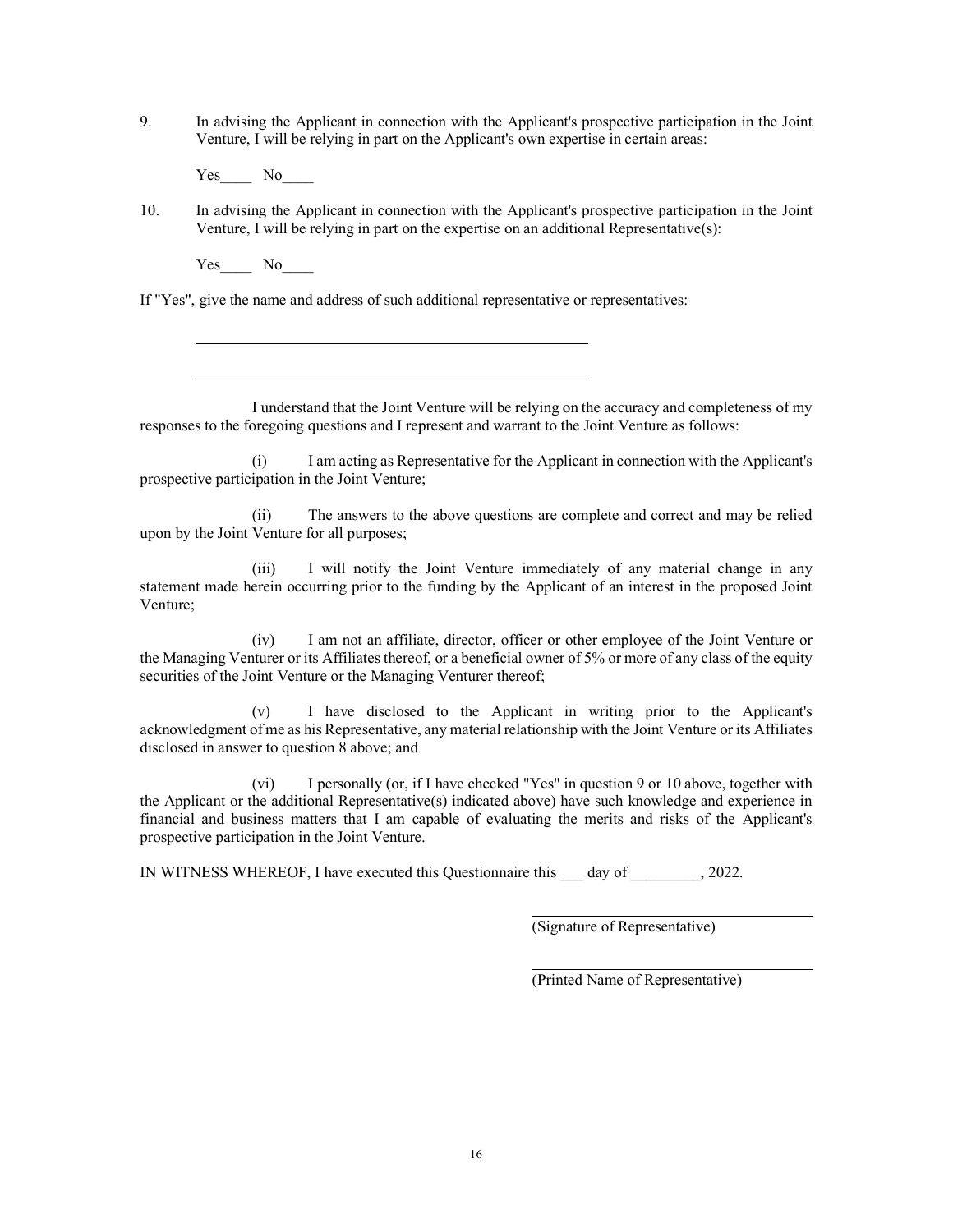## EVANS ENERGY II, LLC

#### NOTICE OF INITIAL APPROVAL OF VENTURE ACTIVITIES

As you know from reading the Confidential Information Memorandum (the "Memorandum") for the Evans Energy II Sandy B Pistol #1 Multi-Well Joint Venture (the "Venture"), the Venture was formed for the purpose of acquiring an interest in four existing oil and gas wellbores(the "Prospect Wells") and to participate in the reworking testing and if warranted recompletion thereof. To achieve this purpose, the Venture is intending to offer up to 25 Units of Venture partnership interests (the "Units") in the amount of \$110,000 per Unit.

## **Proposal 1**

## Approval of Managing Venturer

As described in the Memorandum and the Joint Venture Partnership Agreement of the Venture (the "Venture Agreement"), Evans Energy II, LLC ('Evans ") was named as the initial Managing Venturer to carry out the day-to-day business of the Venture. This proposal ("Proposal 1") is to affirm Evans as the Managing Venturer of the Venture.

## Vote Required:

A vote of the Venturers owning a simple majority of the Units shall pass and approve Proposal 1. If a majority of the Venturers vote against Proposal 1, then the Venture will undertake to elect a new Managing Venturer pursuant to Section 5.7 of the Venture Agreement. Evans would continue to serve as Managing Venturer until such an election. In the event Proposal 1 passes, any Venturer voting against Proposal 1 would not suffer any adverse impact on its interest in the Venture or face any action from the Venture.

## **Proposal 2**

## Approval of the Prospect Well

As described in the Memorandum, the Venture intends to acquire up to a 25% working interest, subject to increase or decrease as described in the Memorandum and in the Venture Agreement, in four existing hydrocarbon wellbores; the Sandy Hook #13-8, Sandy Hook #28, Burks Energy #2-10 and the Joe Lee RD #1 (the "Prospect Wells") located in Marion and Pearl River Counties, Mississippi and, if successful, the production of hydrocarbons therefrom (the "Prospect Wells") and to participate in the reworking and if warranted the recompletion thereof. This proposal ("Proposal 2") is to affirm the Venture's selection of and acquisition of the working interests in the Prospect Wells.

#### Vote Required:

A vote of the Venturers owning a simple majority of the Units shall pass and approve Proposal 2. If a majority of the Venturers vote against Proposal 2, then the Venture will undertake to select a new well in which to acquire interests. Proposal 2 must be approved by a majority of the Venturers in order for Proposal 3or Proposal 4 to be approved. If you choose to vote against Proposal 2, you may not vote in favor of Proposal 3 or Proposal 4, as the actions of the Venture in those Proposals are dependent upon the approval of the selection of the Prospect well. In the event Proposal 2 passes, any Venturer voting against Proposal 2 would not suffer any adverse impact on its interest in the Venture or face any action from the Venture.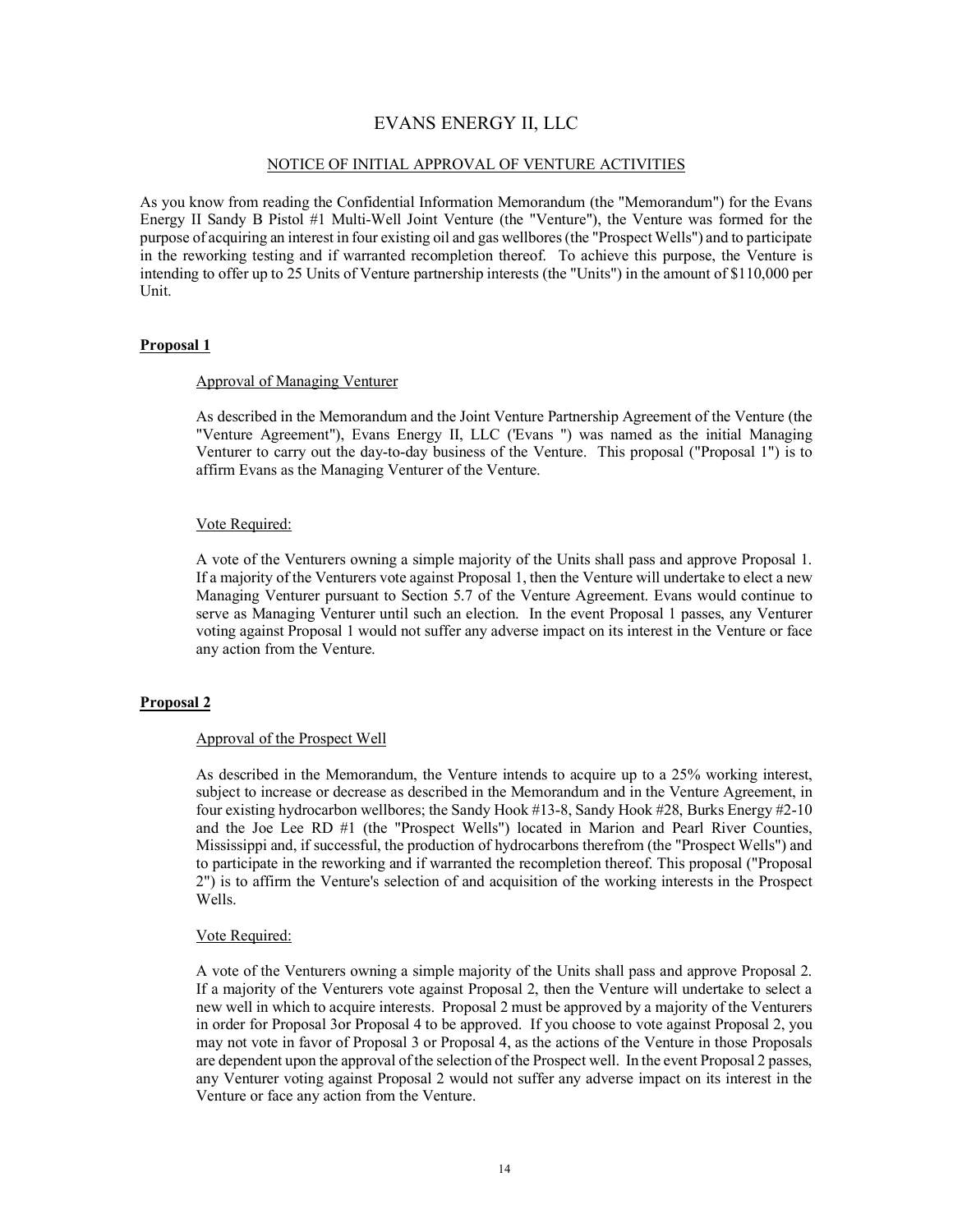## **Proposal 3**

## Approval of Venture Participation

As described in the Memorandum and the Joint Venture Partnership Agreement, the Venture intends to participate in the reworking and if warranted the recompletion of and if successful, the production of hydrocarbons from and the operating of the Prospect Wells. This proposal ("Proposal 3") is to approve the Venture's participation in the reworking and if warranted, recompletion of the Prospect Wells.

## Vote Required:

A vote of the Venturers owning a simple majority of the Units shall pass and approve Proposal 3, provided that Proposal 2 has also been approved. If a majority of the Venturers votes against Proposal 3, then the Venture will not begin operations on the Prospect well. If the Venture does not begin its operations on the Prospect well in a timely fashion, the Venture could lose its interest in the Prospect well. If you choose to vote against Proposal 3, you may not vote in favor of Proposal 4, as the actions of the Venture in Proposal 4 are dependent upon the approval of the Venture's participation in the recompletion of the Prospect well. In the event Proposal 3 passes, any Venturer voting against Proposal 3 would not suffer any adverse impact on its interest in the Venture or face any action from the Venture.

## **Proposal 4**

## Approval of Venture Expenditures and Turnkey Reworking and Recompletion Contract

As described and defined in the Memorandum, in connection with the Venture's investment in the Prospect Wells, the Venture intends to enter into a Turnkey Reworking and Recompletion Contract with Evans (the "Rework Contract") pursuant to which Evans will, among other things, pay for the Venture's share of the costs to participate in the reworking, testing and if warranted, the recompletion of the Prospect Wells and pay all Organizational Costs (as defined in the Memorandum) relating thereto, all of an aggregate fixed price to the Venture of the Turnkey Rework Price. This proposal ("Proposal 4") is to approve the Venture entering into the Rework Contract and making the expenditures related thereto.

## Vote Required:

A vote of the Venturers owning a simple majority of the Units shall pass and approve Proposal 4, provided that Proposal 2 and Proposal 3 have also been approved. If a majority of the Venturers vote against Proposal 4, then the Venture operations of the Prospect Wells will cease. In the event Proposal 4 passes, any Venturer voting against Proposal 4 would not lose its interest in the Venture or face any action from the Venture.